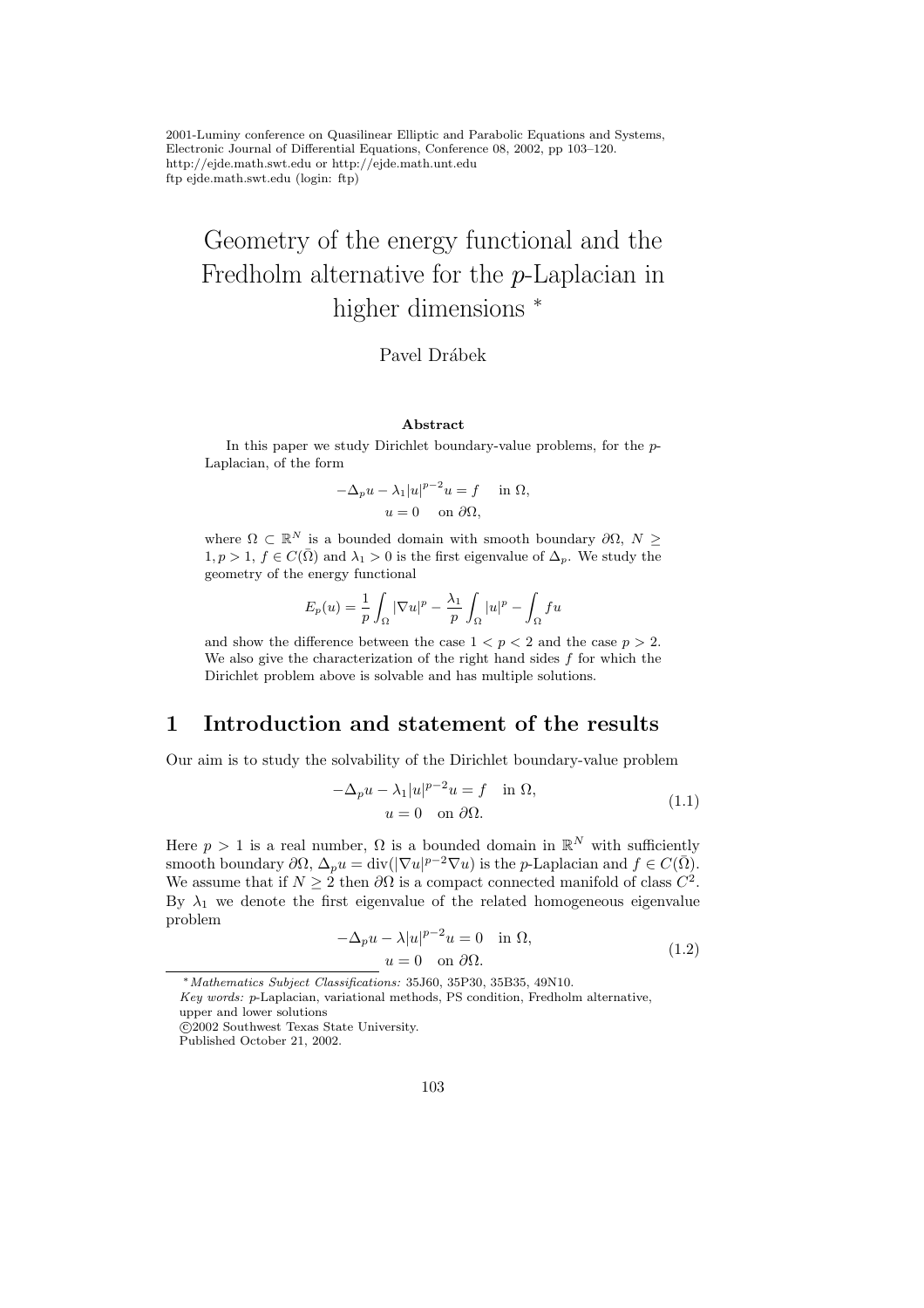In this paper, the function u is said to be a (weak) solution of (1.1) if  $u \in W_0^{1,2}(\Omega)$ and the integral identity

$$
\int_{\Omega} |\nabla u|^{p-2} \nabla u \cdot \nabla v - \lambda_1 \int_{\Omega} |u|^{p-2} uv = \int_{\Omega} fv \tag{1.3}
$$

holds for all  $v \in W_0^{1,p}(\Omega)$ .

As for the properties of  $\lambda_1$  (see e.g. [2, 17]), let us mention that  $\lambda_1$  is positive, simple and isolated and the corresponding eigenfunction  $\varphi_1$  (associated with  $\lambda_1$ ) satisfies  $\varphi_1 > 0$  in  $\Omega$ ,  $\frac{\partial \varphi_1}{\partial n} < 0$  on  $\partial \Omega$ , where *n* denotes the exterior unit normal to  $\partial\Omega$ . One also has  $\varphi_1 \in C^{1,\nu}(\overline{\Omega})$  with some  $\nu \in (0,1)$  (see e.g. [9, Lemma 2.2, p. 115]). Moreover,  $\lambda_1$  can be characterized as the best (the greatest) constant  $C > 0$  in the Poincaré inequality

$$
\int_{\Omega} |\nabla u|^p \ge C \int_{\Omega} |u|^p \tag{1.4}
$$

for all  $u \in W_0^{1,p}(\Omega)$ , where identity

$$
\int_{\Omega} |\nabla u|^p - \lambda_1 \int_{\Omega} |u|^p = 0
$$

holds exactly for the multiples of the first eigenfunction  $\varphi_1$ .

Let us recall (see e.g. [9, pp. 114, 115]) that, for every  $h \in L^{\infty}(\Omega)$ , the problem

$$
\Delta_p u = h \quad \text{in } \Omega,
$$
  
\n
$$
u = 0 \quad \text{on } \partial\Omega,
$$
\n(1.5)

has a unique solution  $u \in W_0^{1,p}(\Omega) \cap C^{1,\nu}(\overline{\Omega})$ . Moreover, since  $C^{1,\nu}(\overline{\Omega})$  is compactly imbedded into  $C^1(\overline{\Omega})$ , we can introduce the compact operator

$$
\Delta_p^{-1} \colon L^\infty(\Omega) \to C^1(\bar{\Omega})
$$

such that  $u = \Delta_p^{-1}h$  is the unique solution of (1.5). In particular, every solution of (1.1) belongs to  $C_0^1(\bar{\Omega})$ .

In our further considerations we will use the standard spaces  $W_0^{1,p}(\Omega)$ ,  $L^p(\Omega), C(\bar{\Omega})$  and  $C^1(\bar{\Omega})$  (or  $C_0^1(\bar{\Omega})$ , respectively), with corresponding norms

$$
||u|| = \left(\int_{\Omega} |\nabla u|^p\right)^{1/p}, \quad ||u||_{L^p} = \left(\int_{\Omega} |u|^p\right)^{1/p},
$$
  

$$
||u||_C = \max_{x \in \Omega} |u(x)|, \quad ||u||_{C^1} = ||u||_C + \max_{x \in \Omega} |\nabla u(x)|,
$$

respectively, (here  $|\cdot|$  denotes the Euclidean norm in  $\mathbb{R}$  or  $\mathbb{R}^{N}$ ). The subscript 0 indicates that the traces (or values) of functions are equal zero on  $\partial\Omega$ . Moreover, for the element h of any of the above mentioned space we use the following  $(L^2$ orthogonal) decomposition

$$
h(x) = \tilde{h}(x) + \bar{h}\varphi_1(x),
$$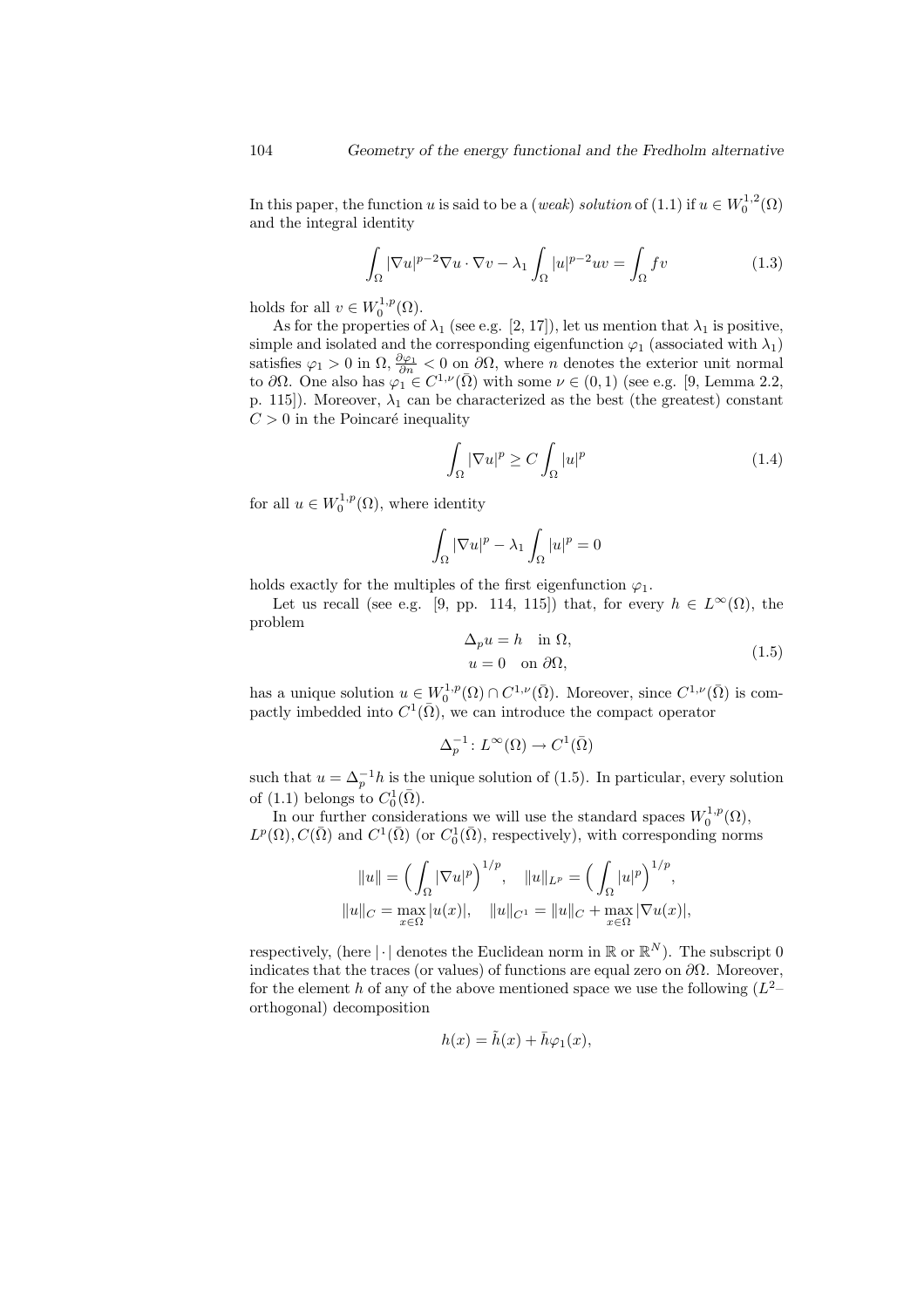and also  $L^2$ -nonorthogonal decomposition

$$
h(x) = \tilde{h}(x) + \hat{h},
$$

where  $\bar{h}, \hat{h} \in \mathbb{R}$  and

$$
\int_{\Omega} \tilde{h}(x)\varphi_1(x)dx = 0.
$$

The particular subspaces formed by  $\tilde{h}(x)$  will be denoted by  $\tilde{W}^{1,p}_0(\Omega), \tilde{C}(\bar{\Omega}),$  and  $\tilde{C}_0^1(\bar{\Omega}),$  respectively.

By  $B_X(v, \rho)$  we denote the open ball in the space X with the center v and radius  $\rho$ , where  $X = C(\overline{\Omega})$  or  $X = C_0^1(\overline{\Omega})$ . We introduce the energy functional associated with (1.1):

$$
E_f(u): = \frac{1}{p} \int_{\Omega} |\nabla u|^p - \frac{\lambda_1}{p} \int_{\Omega} |u|^p - \int_{\Omega} fu, \ u \in W_0^{1,p}(\Omega).
$$

This functional is continuously Fréchet differentiable on  $W_0^{1,p}(\Omega)$  and its *critical* points correspond one–to–one to *solutions* of  $(1.1)$ .

Our main results concern the geometry of  $E_f$  and the structure of the set of its critical points on one hand and the solvability properties of (1.1) on the other hand. They are formulated in theorems below.

**Theorem 1.1** Let  $1 < p < 2$  and  $0 \neq \tilde{f} \in \tilde{C}(\overline{\Omega})$ . Then there exists  $\rho = \rho(\tilde{f}) >$ 0 such that for any  $f \in B_C(\tilde{f}, \rho)$  the functional  $E_f$  is unbounded from below and has at least one critical point. Moreover, for  $f \in B_C(\tilde{f}, \rho) \setminus \tilde{C}(\bar{\Omega})$  the functional  $E_f$  has at least two distinct critical points.

**Theorem 1.2** Let  $p > 2$  and  $0 \neq \tilde{f} \in \tilde{C}(\bar{\Omega})$ . Then the functional  $E_{\tilde{f}}$  is bounded from below and has at least one critical point (which is the global minimizer). Moreover, there exists  $\rho = \rho(\tilde{f}) > 0$  such that for  $f \in B_C(\tilde{f}, \rho) \setminus \tilde{C}(\bar{\Omega})$  the functional  $E_f$  has at least two distinct critical points.

**Theorem 1.3** Let  $p > 1, p \neq 2, \tilde{f} \in \tilde{C}(\overline{\Omega})$ . Then the problem (1.1) has at least one solution if  $f = \tilde{f}$ . For  $0 \neq \tilde{f} \in \tilde{C}(\overline{\Omega})$  there exists  $\rho = \rho(\tilde{f}) > 0$  such that (1.1) has at least one solution for any  $f \in B_C(\tilde{f}, \rho)$ . Moreover, there exist real numbers  $F_ - < 0 < F_ +$  (see Fig. 1) such that the problem (1.1) with  $f = \tilde{f} + \tilde{f}$ has

- (i) No solution for  $\hat{f} \notin [F_-, F_+]$
- (ii) At least two distinct solutions for  $\hat{f} \in (F_-, 0) \cup (0, F_+)$
- (iii) At least one solution for  $\hat{f} \in \{F_-, 0, F_+\}.$

Remark 1.4 Note that standard bootstrap regularity argument implies that any solution from Theorems 1.1–1.3 belongs to  $L^{\infty}(\Omega)$  (cf. Drábek, Kufner, Nicolosi [10]). It follows then from the regularity results of Tolksdorf [23] (see also Di Benedetto [6] and Liebermann [16]) that it belongs to  $C^{1,\nu}(\bar{\Omega})$  with some  $\nu \in (0, 1)$ . In particular, our solution is an element of  $C_0^1(\overline{\Omega})$ .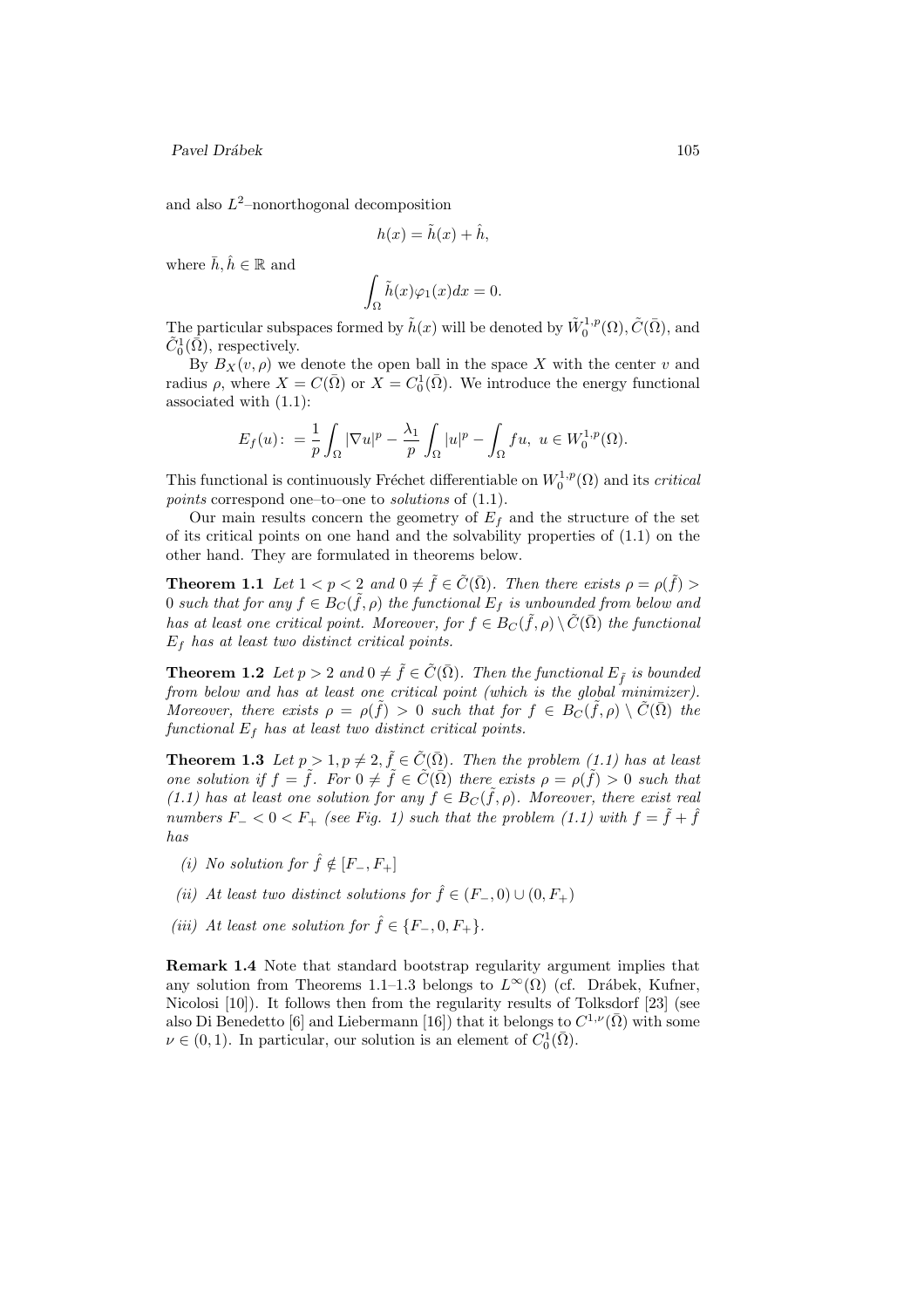

Figure 1: "Slice" of  $C(\bar{\Omega})$  containing all constants and one fixed  $\tilde{f} \in \tilde{C}(\bar{\Omega})$ .

**Remark 1.5** In particular, it follows from our results that the set of  $f \in C(\overline{\Omega})$ for which (1.1) has at least one solution has a nonempty interior in  $C(\bar{\Omega})$ .

Remark 1.6 Note that Theorem 1.3 provides necessary and sufficient condition for solvability of the problem (1.1). This condition is in fact of Landesman–Lazer type (see [15], cf. also [11]). Indeed, given  $\tilde{f} \in \tilde{C}(\bar{\Omega}), \tilde{f} \neq 0$ , the problem (1.1) with the right hand side  $f(x) = \tilde{f}(x) + \hat{f}$  has a solution if and only if

$$
F_{-}(\tilde{f}) \le \frac{1}{\|\varphi_1\|_{L^1}} \int_{\Omega} f(x)\varphi_1(x)dx \le F_{+}(\tilde{f}).
$$

However, it should be pointed out that this condition differs from the original condition of Landesman and Lazer due to the fact that  $F_-\,$  and  $F_+\,$  depend on the component  $\tilde{f}$  of the right hand side f and not on the perturbation term (which is actually not present in our problem  $(1.1)$ ). By homogeneity we have that for any  $t > 0$ ,

$$
F_{\pm}(t\tilde{f}) = tF_{\pm}(\tilde{f}).
$$

Our proofs rely on the combination of the variational approach and the method of lower and upper solutions. We also use essentially the results obtained by Drábek and Holubová [8], Takáč [21] and Fleckinger–Pellé and Takáč [14]. In fact, Theorem 1.1 was proved already in [8], however, here different approach is used. During the preparation of this manuscript the author received preprint of Takáč  $[22]$ , where similar result to our Theorem 1.3 is proved. However, the approach used in [22] is very different from ours.

Our objective in this paper is to avoid complicated technical assumptions. For this reason we restrict to rather special domains  $\Omega$  and right hand sides f. On the other hand, we belive that in our approach the main ideas appear more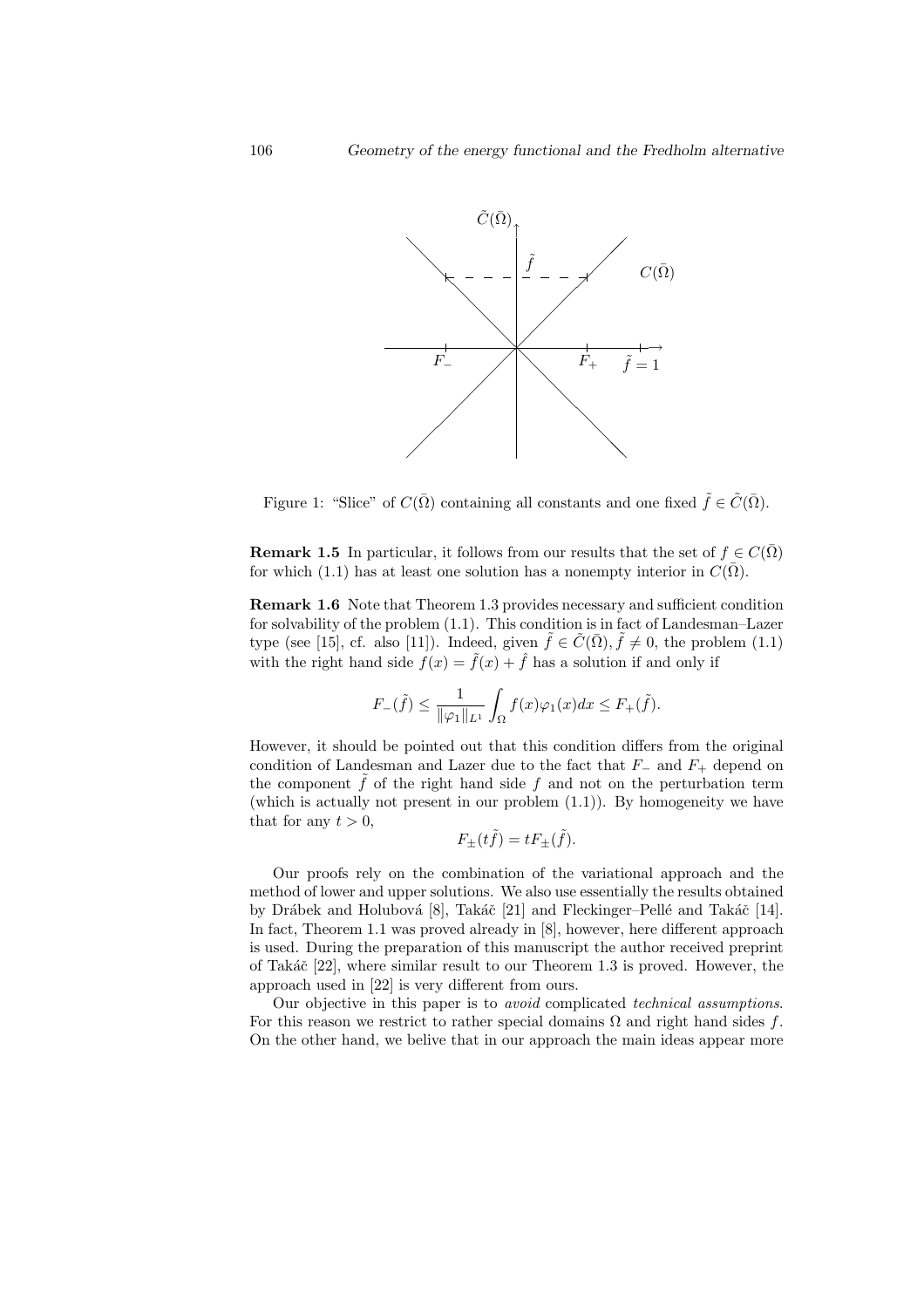clearly and that possible generalization of  $\Omega$  or f will not bring any new insight neither into the geometry of  $E_f$  nor to the solvability of (1.1).

It should be mentioned that our approach covers also the case  $N = 1$ , and completes thus previous results in this direction proved by Del Pino, Drábek and Manásevich [5], Drábek, Girg and Manásevich [7], Manásevich and Takáč [18], Binding, Drábek and Huang [3], Drábek and Takáč [12]. In fact, the first relevant result which led to better understanding of the problem appeared in [5].

Note also that our Theorems 1.1, 1.2 and 1.3 express not only the difference between the linear case  $p = 2$  and the nonlinear case  $p \neq 2$  but also the striking difference between the case  $1 < p < 2$  and the case  $p > 2$ . The main goal of this paper is actually to emphasize this fact.

## 2 Auxiliary assertions, survey of known facts

It should be pointed out that  $E_f$  is continuously differentiable and weakly lower semicontinuous functional on  $W_0^{1,p}(\Omega)$ . The following notions are crutial in the study of the geometry of the functional  $E_f$ .

**Definition 2.1** We say that the functional

$$
E_f\colon W_0^{1,p}(\Omega)\to\mathbb{R}
$$

has a local saddle point geometry if we can find  $u, v \in W_0^{1,p}(\Omega)$  which are separated by  $\tilde{W}^{1,p}_0(\Omega)$  in the sense that

$$
E_f(u) < \inf_{w \in \tilde{W}_0^{1,p}(\Omega)} E_f(w), \quad E_f(v) < \inf_{w \in \tilde{W}_0^{1,p}(\Omega)} E_f(w)
$$

and any continuous path from u to v in  $W_0^{1,p}(\Omega)$  has a nonempty intersection with  $\tilde{W}^{1,p}_0(\Omega)$ .

We say that  $E_f$  has a *local minimizer geometry* if we can find open bounded set  $D \subset W_0^{1,p}(\Omega)$  such that

$$
\inf_{u \in D} E_f(u) < \inf_{u \in \partial D} E_f(u).
$$

The following lemma is crutial for application of variational methods. Its proof can be found in [8, Lemma 2.2] (or in [7, Proposition 2.1] in one dimensional case).

**Lemma 2.2** Let  $p > 1$ ,  $f = \tilde{f} + \bar{f}\varphi_1$  with  $\bar{f} \neq 0$ . Then  $E_f$  satisfies Palais– Smale (PS) condition, i.e. if  $E_f(u_n) \to c \in \mathbb{R}$ ,  $E'_f(u_n) \to 0$  then  $\{u_n\}$  contains strongly convergent subsequence in  $W_0^{1,p}(\Omega)$ .

Note that the assertion of Lemma 2.2 is not true if  $\bar{f} = 0$  (see [5]). The following assertion deals with the case  $1 < p < 2$  and provides the information about the geometry of the energy functional  $E_f$ .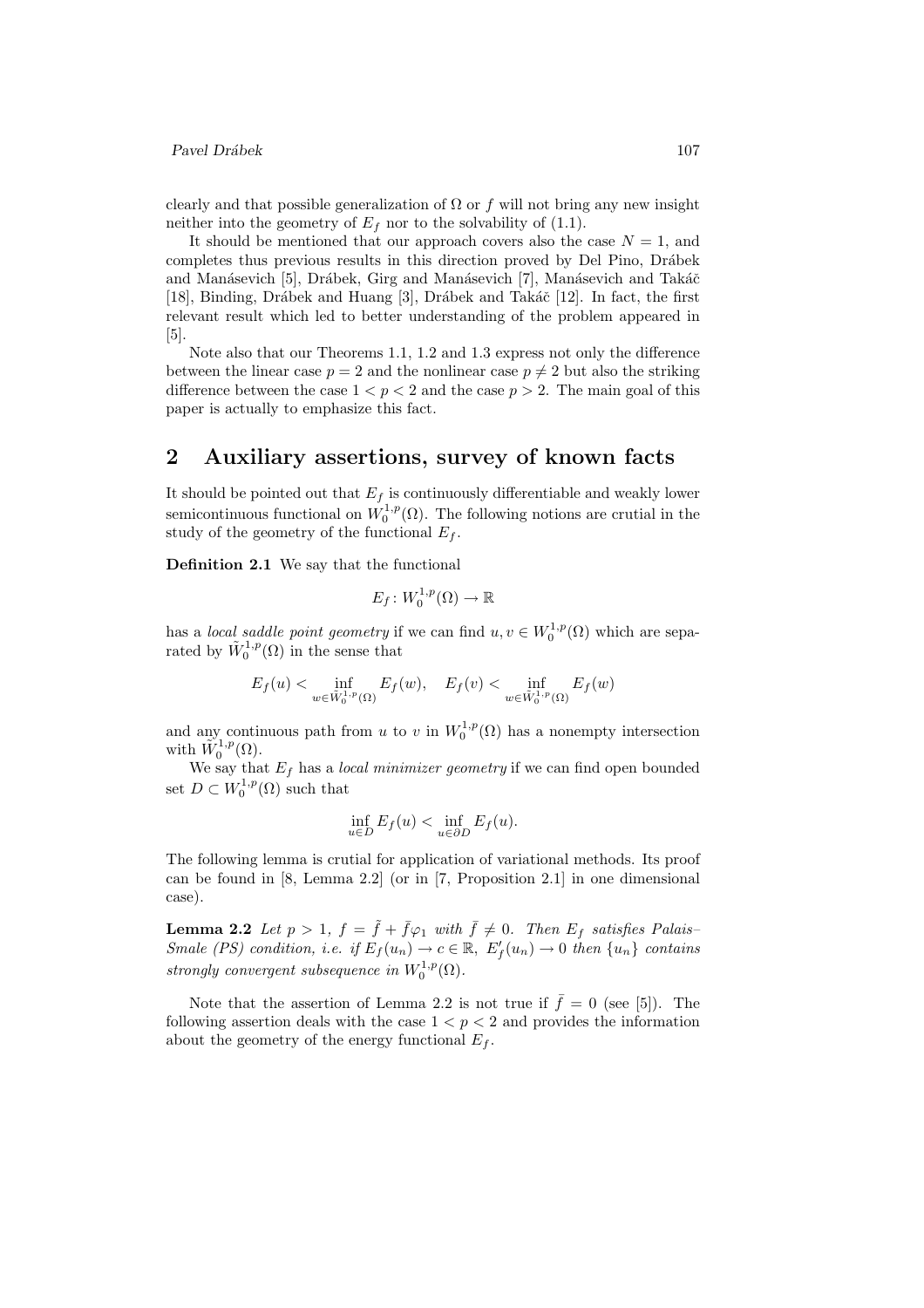Lemma 2.3 (see [8, Lemma 2.1]) Let  $1 \, <\, p \, <\, 2$  and  $\tilde{f}\, \in\, \tilde{C}(\bar{\Omega}), \tilde{f}\, \neq\, 0.$ Then  $E_{\tilde{f}}$  has a local saddle point geometry. Moreover, there are two sequences  ${u_n}, {v_n} \subset W_0^{1,p}(\Omega)$  such that for any  $n \in \mathbb{N}$ ,  $u_n$  and  $v_n$  are separated by  $\widetilde{W}^{1,p}_0(\Omega)$  and

$$
E(u_n) \to -\infty, \quad E(v_n) \to -\infty.
$$

Later, in Section 4, we show that the situation is different if  $p > 2$  and prove that  $E_f$  has a local minimizer geometry in this case.

The following notions are crutial in the application of the method of lower and upper solutions.

**Definition 2.4** A function  $u_s \in C^1(\overline{\Omega})$  is an upper solution of (1.1) if

$$
\begin{aligned} \int_{\Omega} |\nabla u_s|^{p-2}\nabla u_s \cdot \nabla v - \lambda_1 \int_{\Omega} |u_s|^{p-2}u_s v \geq \int_{\Omega} fv \quad \forall v \in W_0^{1,p}(\Omega), v \geq 0, \\ u_s \geq 0 \quad \text{on } \partial \Omega. \end{aligned}
$$

In an analogous way we define a lower solution  $u_l$  of  $(1.1)$ .

**Definition 2.5** Let  $u, v \in C^1(\overline{\Omega})$ . We say that  $u \prec v$  if  $u(x) < v(x)$  on  $\Omega$ , and for  $x \in \partial\Omega$  either  $u(x) < v(x)$ , or  $u(x) = v(x)$  and  $(\partial u/\partial n)(x) > (\partial v/\partial n)(x)$ .

**Definition 2.6** A lower solution  $u_l$  of (1.1) is said to be *strict* if every solution u of (1.1) such that  $u_l \leq u$  on  $\Omega$  satisfies  $u_l \prec u$ . In an analogous way we define a strict upper solution of (1.1).

For  $h \in C(\bar{\Omega})$  we define an operator  $T_f: C_0^1(\bar{\Omega}) \to C_0^1(\bar{\Omega})$  as  $T_f(v) = u$  where u satisfies

$$
\Delta_p u = f(x) - \lambda_1 |v|^{p-2} v \quad \text{in } \Omega,
$$
  

$$
u = 0 \quad \text{on } \partial\Omega.
$$

The operator  $T_f$  is compact and its fixed points, i.e.  $u = T_f(u)$   $u \in C_0^1(\Omega)$ , correspond to solutions of the original problem (1.1). The following assertions are proved in [8], the idea comes from [4].

Lemma 2.7 (Well–Ordered Lower and Upper Solutions) Let  $u_1$  and  $u_s$ be lower and upper solutions, respectively, of (1.1) such that  $u_l \leq u_s$ . Then the problem  $(1.1)$  has at least one solution u satisfying

$$
u_l \le u \le u_s \quad in \ \Omega.
$$

If, moreover,  $u_l$  and  $u_s$  are strict and satisfy  $u_l \prec u_s$ , then there exists  $R_0 > 0$ such that for all  $R \geq R_0$ 

$$
\deg[I - T_f; \mathcal{M}_1, 0] = 1,
$$

where  $\mathcal{M}_1 = \{u \in C_0^1(\bar{\Omega}); u_l \prec u \prec u_s\} \cap B_{C_0^1}(0, R).$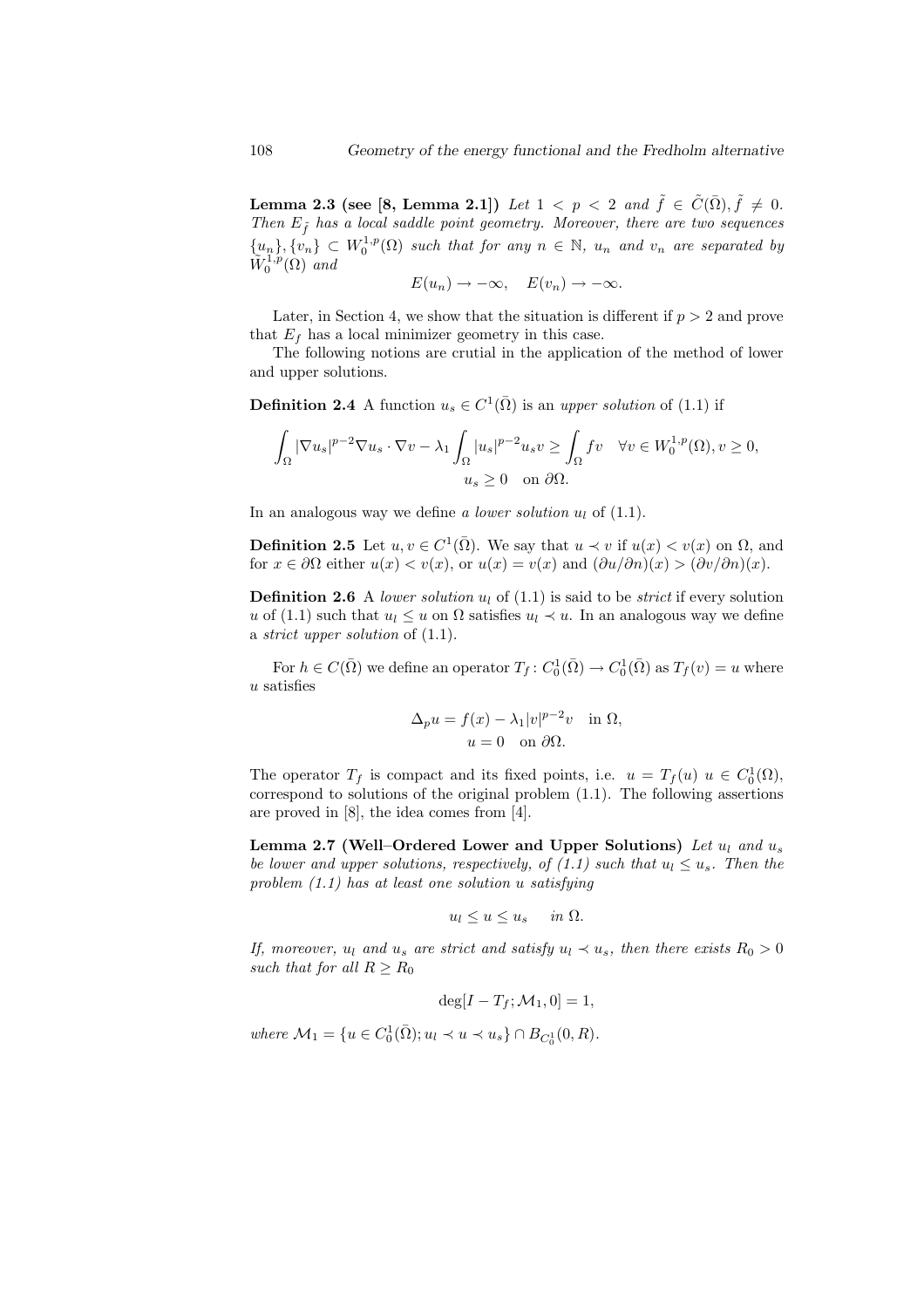Lemma 2.8 (Non–Ordered Lower and Upper Solutions) Let  $u_l$  and  $u_s$ be lower and upper solutions, respectively, of  $(1.1)$  and  $u_l(x_0) > u_s(x_0)$  for some  $x_0 \in \Omega$ . Then (1.1) has at least one solution in the closure (with respect to  $C^1$ -norm) of the set

$$
S = \{ u \in C_0^1(\bar{\Omega}); x_1, x_2 \in \Omega : \ u(x_1) < u_l(x_1), u(x_2) > u_s(x_2) \}.
$$

Set  $\mathcal{M}_2 = S \cap B_{C_0^1}(0,R)$  and assume that there is no solution of (1.1) on  $\partial \mathcal{M}_2$ . Then there exists  $R_0 > 0$  such that for all  $R \ge R_0$ 

$$
\deg[I - T_f; \mathcal{M}_2, 0] = -1.
$$

As an immediate consequence of Lemmas 2.7 and 2.8 we have the following proposition.

**Proposition 2.9** Let (1.1) be solvable for  $f_1 \in C(\overline{\Omega})$  and  $f_2 \in C(\overline{\Omega})$  such that  $f_1(x) \le f_2(x), x \in \overline{\Omega}$ . Then it is also solvable for any  $f \in C(\overline{\Omega})$  such that  $f_1(x) \le f(x) \le f_2(x), x \in \overline{\Omega}.$ 

**Proof.** Let  $u_i$  be a solution of (1.1) with  $f_i$ ,  $i = 1, 2$ . Then  $u_l = u_1$  and  $u_s = u_2$ are lower and upper solutions, respectively, of  $(1.1)$  with  $f$ . Then either Lemma 2.7 or 2.8 applies to get a solution.

The following assertion deals with the case  $p > 2$  and helps to get the information about the geometry of the energy functional  $E_f$ .

**Proposition 2.10** ([14, Theorem 1.1]) There exists a positive constant  $C =$  $C(p,\Omega)$  such that for all  $u \in W_0^{1,p}(\Omega), u(x) = \tilde{u}(x) + \bar{u}\varphi_1(x),$ 

$$
\int_{\Omega} |\nabla u|^p - \lambda_1 \int_{\Omega} |u|^p \geq C\Big(|\bar{u}|^{p-2} \int_{\Omega} |\nabla \varphi_1|^{p-2} |\nabla \tilde{u}|^2 + \int_{\Omega} |\nabla \tilde{u}|^p\Big).
$$

We will need also the following imbedding type inequality (see [21, Lemma 4.2, [14, Lemma 4.2]): Let  $p > 2$ , then there exists  $\tilde{C} > 0$  such that for all  $u \in W_0^{1,p}(\Omega),$ 

$$
\left(\int_{\Omega} |u|^2\right)^{1/2} \le \tilde{C} \left(\int_{\Omega} |\nabla \varphi_1|^{p-2} |\nabla u|^2\right)^{1/2}.\tag{2.1}
$$

The last assertion of this section is related to the application of the degree argument in the proof of Theorem 1.3.

Proposition 2.11 (see [21, Theorems 2.3 and 2.8]) Let  $p > 1$  and K be a compact set in  $C(\overline{\Omega})$  and  $\int_{\Omega} f \varphi_1 \neq 0$  for any  $f \in K$ . Then there exists a constant  $\tilde{C}_1 = \tilde{C}_1(K) > 0$  such that

$$
\|u\|_{C_0^1}\leq \tilde{C}_1
$$

for any possible solution u of  $(1.1)$  with  $f \in K$ .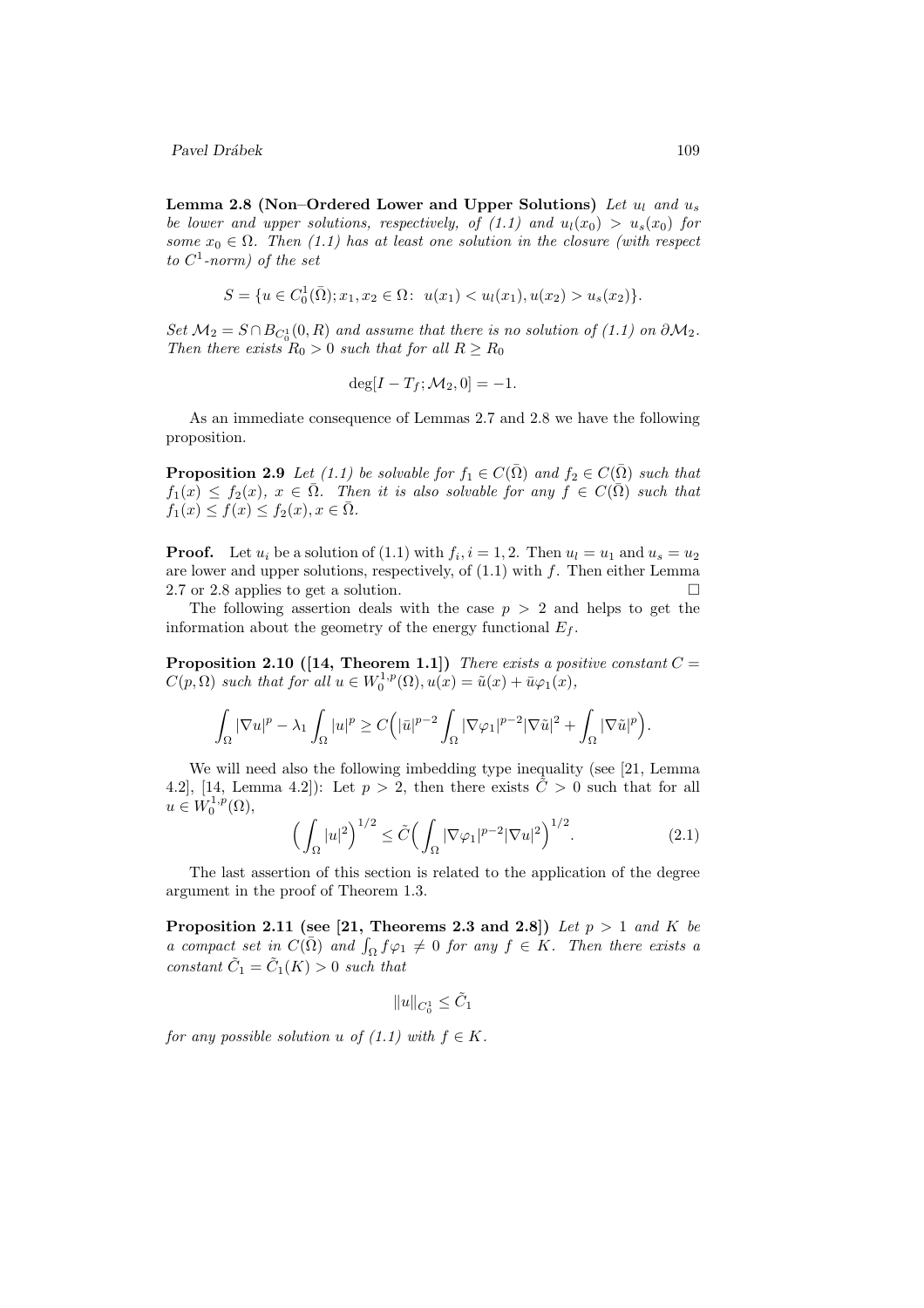## 3 Proof of Theorem 1.1

For the case  $1 < p < 2$ , consider the energy functional

$$
E_{\tilde{f}}(u): = \frac{1}{p} \int_{\Omega} |\nabla u|^p - \frac{\lambda_1}{p} \int_{\Omega} |u|^p - \int_{\Omega} \tilde{f}u, \ u \in W_0^{1,p}(\Omega),
$$

where  $\tilde{f} \in \tilde{C}(\bar{\Omega}), \tilde{f} \neq 0$ . It was proved in Drábek and Holubová [8] that this functional has a local saddle point geometry and, in particular, it is unbounded from below (see also Lemma 2.3). It is also known (see DelPino, Drábek and Manásevich [5]) that  $E_{\tilde{f}}$  does not satisfy (PS) condition in general. So we cannot deduce the existence of critical point of  $E_{\tilde{f}}$  directly.

It follows from [8, proof of Lemma 2.1] that

$$
\lim_{|\bar{u}|\to\infty} \inf_{\tilde{u}\in \tilde{W}_0^{1,p}(\Omega)} \left\{ \frac{1}{p} \int_{\Omega} |\bar{u}\nabla\varphi_1 + \nabla\tilde{u}|^p - \frac{\lambda_1}{p} \int_{\Omega} |\bar{u}\varphi_1 + \tilde{u}|^p - \int_{\Omega} \tilde{f}\tilde{u} \right\} = -\infty. (3.1)
$$

Moreover, the infimum is achieved for any fixed  $\bar{u} \in \mathbb{R}$  at some  $\tilde{u}_{\bar{u}} \in \tilde{W}^{1,p}_0(\Omega)$ . Indeed, for fixed  $\bar{u} \in \mathbb{R}$  the functional

$$
\tilde{u} \mapsto \frac{1}{p} \int_{\Omega} |\bar{u} \nabla \varphi_1 + \nabla \tilde{u}|^p - \frac{\lambda_1}{p} \int_{\Omega} |\bar{u} \varphi_1 + \tilde{u}|^p - \int_{\Omega} \tilde{f} \tilde{u}
$$

is weakly lower semicontinuous and coercive on  $\tilde{W}^{1,p}_0(\Omega)$ . Weak lower semicontinuity follows from the same property of the norm on  $\tilde{W}^{1,p}_0(\Omega)$  and compactness of the imbedding  $W_0^{1,p}(\Omega) \hookrightarrow \hookrightarrow L^p(\Omega)$ . Coercivity is proved via contradiction. Assume that there is a sequence  $\{\tilde{u}_n\} \subset \tilde{W}_0^{1,p}(\Omega)$  such that  $\|\tilde{u}_n\| \to \infty$ , and

$$
\frac{1}{p}\int_{\Omega}|\bar{u}\nabla\varphi_{1}+\nabla\tilde{u}_{n}|^{p}-\frac{\lambda_{1}}{p}\int_{\Omega}|\bar{u}\varphi_{1}+\tilde{u}_{n}|^{p}-\int_{\Omega}\tilde{f}\tilde{u}_{n}\leq C
$$

for some constant  $C > 0$  independent of n. Dividing the last inequality by  $\|\tilde{u}_n\|^p$  and passing to the limit for  $n \to \infty$ , we obtain

$$
\lim_{n\to\infty}\{\frac{1}{p}\int_{\Omega}|\frac{\bar{u}\nabla\varphi_1}{\|\tilde{u}_n\|}+\nabla\hat{\tilde{u}}_n|^p-\frac{\lambda_1}{p}\int_{\Omega}|\frac{\bar{u}\varphi_1}{\|\tilde{u}_n\|}+\hat{\tilde{u}}_n|^p-\int_{\Omega}\tilde{f}\frac{\tilde{u}_n}{\|\tilde{u}_n\|^p}\}\leq 0,
$$

where  $\hat{u}_n = \frac{\tilde{u}_n}{\|\tilde{u}_n\|}$ . The closedness of  $\tilde{W}^{1,p}_0(\Omega)$  and the compactness of the imbedding  $W_0^{1,p}(\Omega) \hookrightarrow \hookrightarrow L^p(\Omega)$  imply that there exists  $\tilde{u}_0 \in \tilde{W}_0^{1,p}(\Omega), ||\tilde{u}_0|| = 1$ , such that

$$
\frac{1}{p}\int_{\Omega}|\nabla \tilde{u}_0|^p-\frac{\lambda_1}{p}\int_{\Omega}|\tilde{u}_0|^p=0.
$$

However, this contradicts the variational characterization and the simplicity of  $\lambda_1$ .

**Lemma 3.1** Let  $\tilde{u}_{\bar{u}} \in \tilde{W}_0^{1,p}(\Omega)$  be as above. Then  $\|\tilde{u}_{\bar{u}}\|_{L^p} = o(\bar{u})$  as  $|\bar{u}| \to \infty$ .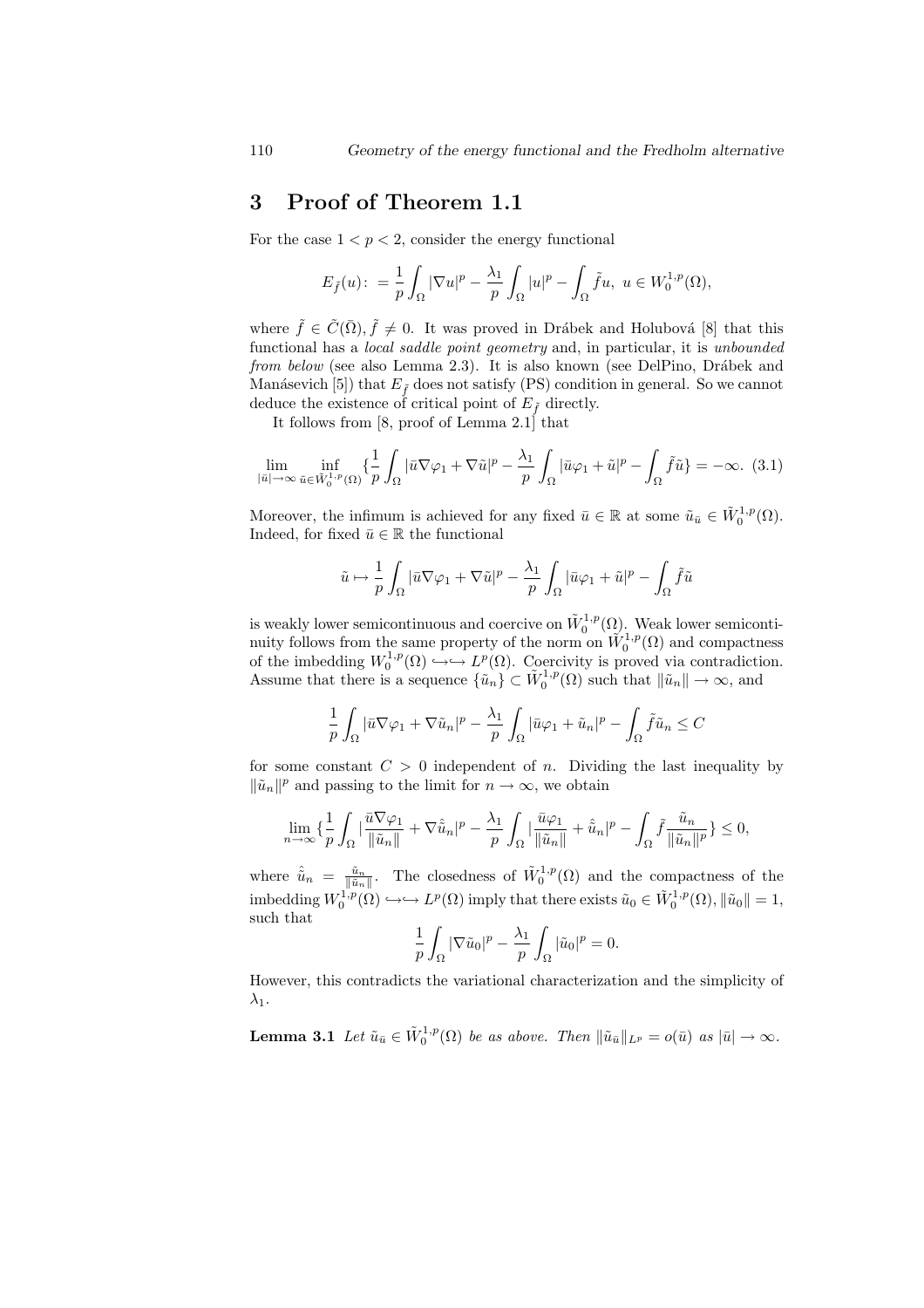**Proof.** (i) Assume that there exists  $\{\bar{u}_n\} \subset \mathbb{R}$  such that  $\bar{u}_n \to \infty$  and

$$
\frac{\bar{u}_n}{\|\tilde{u}_{\bar{u}_n}\|} \to 0. \tag{3.2}
$$

Set  $\hat{\tilde{u}}_{\bar{u}_n} = \tilde{u}_{\bar{u}_n}/\|\tilde{u}_{\bar{u}_n}\|$ . It follows from (3.1) that

$$
\liminf_{\bar{u}_n \to \infty} \left\{ \frac{1}{p} \int_{\Omega} \left| \frac{\bar{u}_n}{\|\tilde{u}_{\bar{u}_n}\|} \nabla \varphi_1 + \nabla \hat{\tilde{u}}_{\bar{u}_n} \right|^p - \frac{\lambda_1}{p} \int_{\Omega} \left| \frac{\bar{u}_n}{\|\tilde{u}_{\bar{u}_n}\|} \varphi_1 + \hat{\tilde{u}}_{\bar{u}_n} \right|^p - \frac{1}{\|\tilde{u}_{\bar{u}_n}\|^{p-1}} \int_{\Omega} \tilde{f} \hat{\tilde{u}}_{\bar{u}_n} \right\} \le 0. \quad (3.3)
$$

Passing to a subsequence if necessary we conclude  $\hat{u}_{\bar{u}_n} \to u_0$  in  $W_0^{1,p}(\Omega), \hat{u}_{\bar{u}_n} \to$  $u_0$  in  $L^p(\Omega)$  and

$$
\int_{\Omega} u_0 \varphi_1 = 0. \tag{3.4}
$$

At the same time, for large  $u \in \mathbb{N}$ , we have

$$
\frac{1}{p} \int_{\Omega} \left| \frac{\bar{u}_n}{\|\tilde{u}_{\bar{u}_n}\|} \nabla \varphi_1 + \nabla \hat{\tilde{u}}_{\bar{u}_n} \right|^p \ge \varepsilon
$$

with some  $\varepsilon > 0$ . It follows then from (3.3) that

$$
\frac{\lambda_1}{p} \int_{\Omega} |u_0|^p \ge \varepsilon
$$

which means that  $u_0 \neq 0$ . At the same time we get from (3.3) that

$$
\frac{1}{p}\int_{\Omega}|\nabla u_0|^p-\frac{\lambda_1}{p}\int_{\Omega}|u_0|^p\leq 0
$$

and so the variational characterization and simplicity of  $\lambda_1$  imply that  $u_0 =$  $k\varphi_1, k \neq 0$ . But this contradicts (3.4).

(ii) Assume that  $\bar{u}_n \to \infty$  and there exist constant  $C > 0$  independent of n such that

$$
\frac{\|\tilde{u}_{\bar{u}_n}\|}{\bar{u}_n} \le C. \tag{3.5}
$$

It follows from (3.1) that

$$
\lim_{\bar{u}_n \to \infty} \inf \{ \frac{1}{p} \int_{\Omega} |\nabla \varphi_1 + \nabla (\frac{\tilde{u}_{\bar{u}_n}}{\bar{u}_n})|^p - \frac{\lambda_1}{p} \int_{\Omega} |\varphi_1 + \frac{\tilde{u}_{\bar{u}_n}}{\bar{u}_n}|^p - \int_{\Omega} \tilde{f} \frac{\tilde{u}_{\bar{u}_n}}{\bar{u}_n^p} \} \le 0. \tag{3.6}
$$

Passing to a subsequence if necessary, we conclude that there is  $u_0 \in W_0^{1,p}(\Omega)$ such that  $\frac{\tilde{u}_{\bar{u}_n}}{\tilde{u}_n} \rightharpoonup u_0$  in  $W_0^{1,p}(\Omega), \frac{\tilde{u}_{\bar{u}_n}}{\tilde{u}_n} \rightharpoonup u_0$  in  $L^p(\Omega)$  and

$$
\int_{\Omega} u_0 \varphi_1 = 0.
$$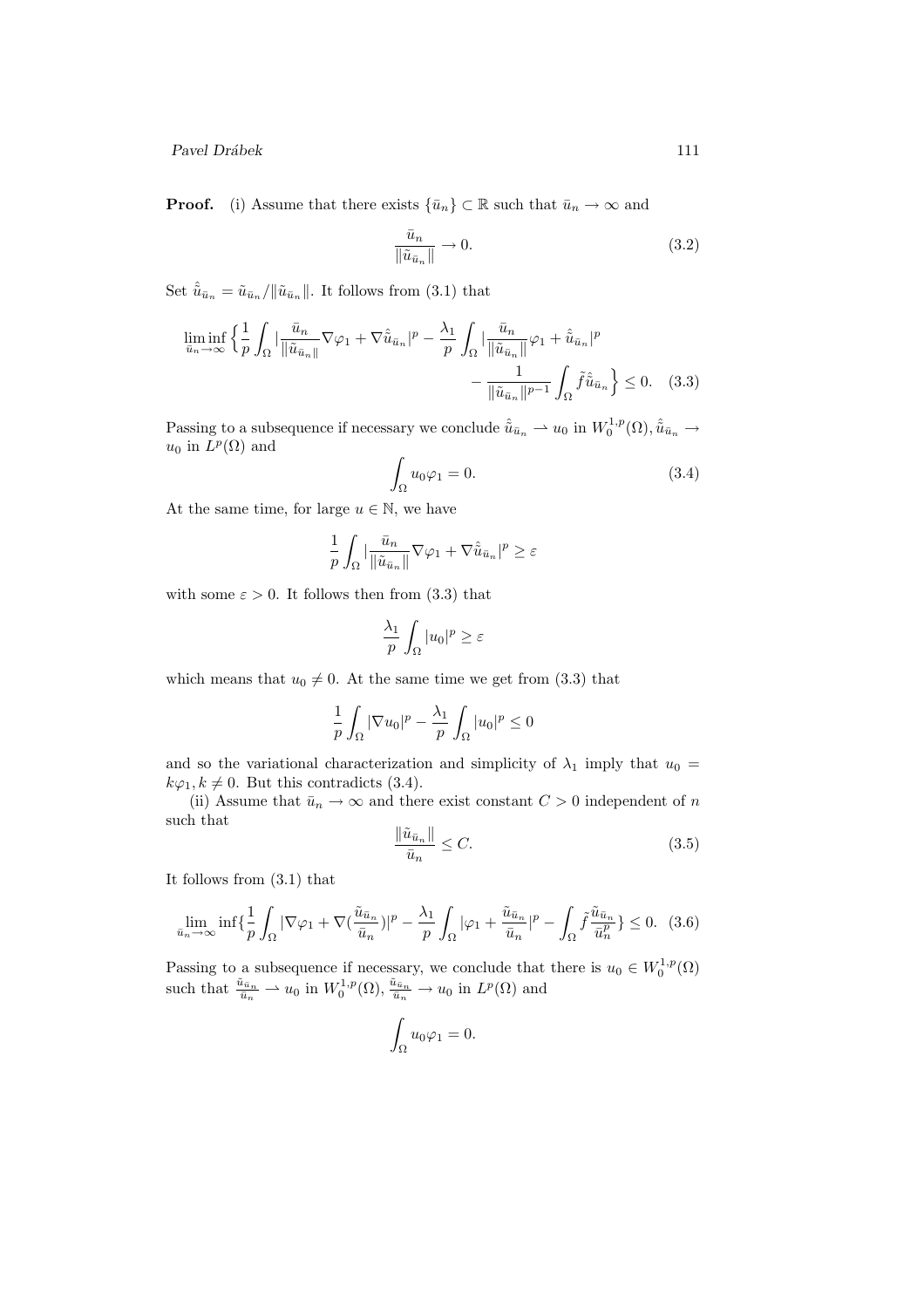Let  $u_0 \neq 0$ . Then we get from (3.6) that

$$
\frac{1}{p}\int_{\Omega} |\nabla \varphi_1 + \nabla u_0|^p - \frac{\lambda_1}{p}\int_{\Omega} |\varphi_1 + u_0|^p \le 0,
$$

which contradicts the variational characterization and simplicity of  $\lambda_1$ . Hence  $u_0 = 0$ , i.e.

$$
\frac{\tilde{u}_{\bar{u}_n}}{\bar{u}_n} \to 0 \quad \text{in } L^p(\Omega). \tag{3.7}
$$

Assume now that the assertion of lemma is not true. Then there is a sequence  $\{\bar{u}_n\} \subset \mathbb{R}, \bar{u}_n \to \infty$ , such that for some  $\tilde{C}_2 > 0$  we have

$$
\frac{\|\tilde u_{\bar u_n}\|_{L^p}}{\bar u_n}\geq \tilde C_2.
$$

For such a sequence we have that either  $(3.2)$  or  $(3.5)$  holds. The former case is impossible by (i) the latter case contradicts  $(3.7)$ .

As a consequence of Lemma 3.1 we have

$$
\min_{\tilde{u}\in\tilde{W}_{0}^{1,p}(\Omega)}\left\{\frac{1}{p}\int_{\Omega}|\bar{u}\nabla\varphi_{1}+\nabla\tilde{u}|^{p}-\frac{\lambda_{1}}{p}\int_{\Omega}|\bar{u}\varphi_{1}+\tilde{u}|^{p}-\int_{\Omega}\tilde{f}\tilde{u}\right\}=o(\bar{u}),\ |\bar{u}|\to\infty.
$$
\n(3.8)

**Lemma 3.2** For a given  $T > 0$  there exists  $R > 0$  such that for any  $\bar{u} \in [0, T]$ and  $\tilde{u} \in \tilde{W}_0^{1,p}(\Omega), ||\tilde{u}|| = R$ , we have

$$
\frac{1}{p} \int_{\Omega} |\bar{u} \nabla \varphi_1 + \nabla \tilde{u}|^p - \frac{\lambda_1}{p} \int_{\Omega} |\bar{u} \varphi_1 + \tilde{u}|^p - \int_{\Omega} \tilde{f} \tilde{u} \ge 0.
$$
 (3.9)

**Proof.** Assume that there is  $T > 0, \bar{u}_n \in [0, T], ||\tilde{u}_n|| \to \infty$  such that

$$
\frac{1}{p} \int_{\Omega} |\bar{u}_n \nabla \varphi_1 + \nabla \tilde{u}_n|^p - \frac{\lambda_1}{p} \int_{\Omega} |\bar{u}_n \varphi_1 + \tilde{u}_n|^p - \int_{\Omega} \tilde{f} \tilde{u}_n < 0. \tag{3.10}
$$

Set  $\hat{u}_n = \tilde{u}_n / ||\tilde{u}_n||$ . Passing to subsequences if necessary we can assume that  $\hat{u} \rightharpoonup u_0$  in  $W_0^{1,p}(\Omega)$ ,  $\int_{\Omega} u_0 \varphi_1 = 0$ ,  $\bar{u}_n \rightharpoonup \bar{u}_0 \in [0,T]$ . At the same time, dividing (3.10) by  $\|\tilde{u}_n\|^p$ , passing to the limit for  $n \to \infty$  we derive that  $u_0 \neq 0$  and

$$
\frac{1}{p}\int_{\Omega}|\nabla u_0|^p-\frac{\lambda_1}{p}\int_{\Omega}|u_0|^p\leq 0
$$

which contradicts the variational characterization and simplicity of  $\lambda_1$ .

Let  $\rho > 0$  be small enough (to be specified later) and consider  $f \in B_C(\tilde{f}, \rho) \setminus$  $\tilde{C}(\bar{\Omega})$ . Then f splits as follows:

$$
f(x) = \tilde{f}(x) + \bar{f}\varphi_1(x)
$$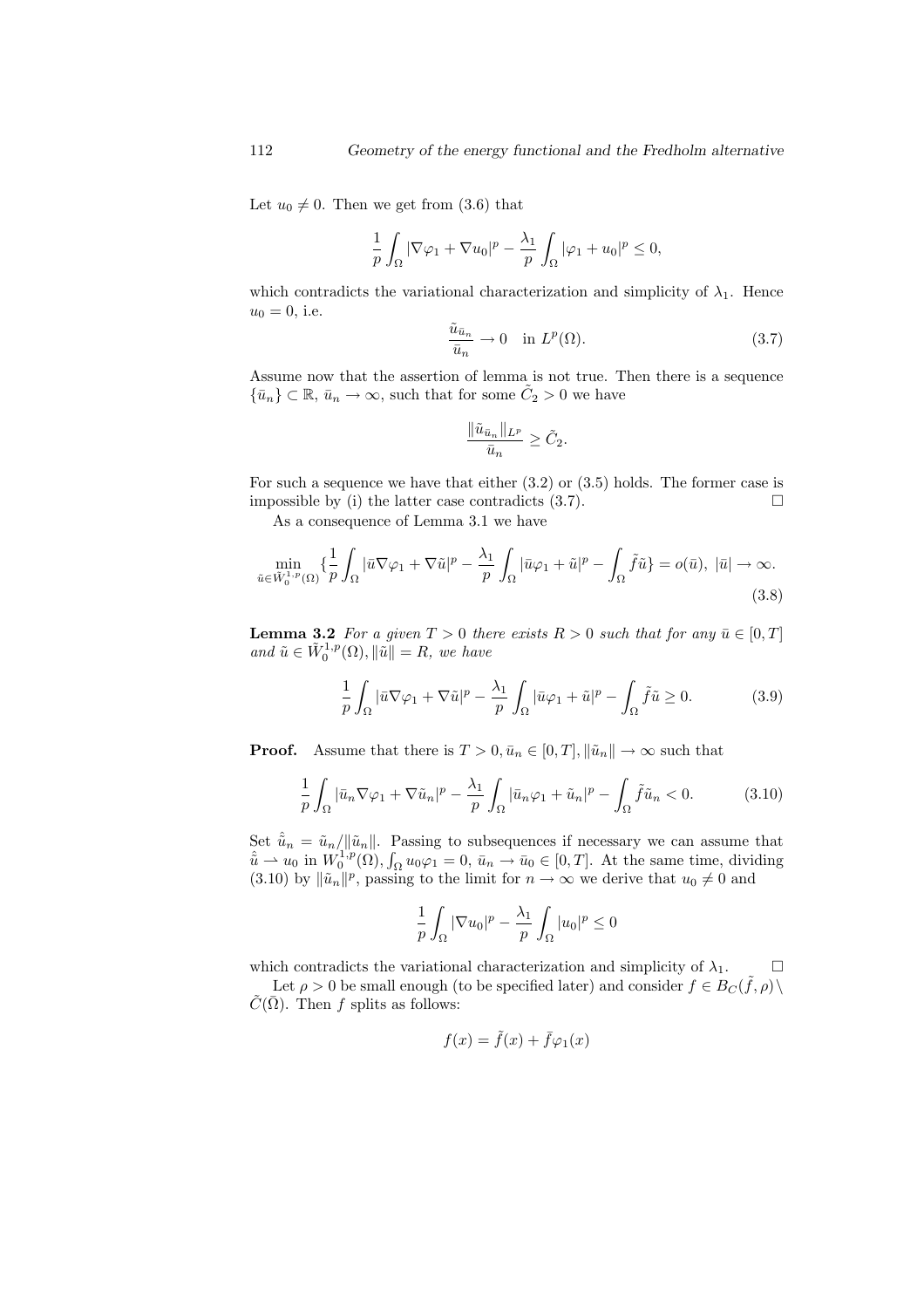

Figure 2: The set D constructed in the proof of Theorem 1.1

with  $|\bar{f}|$  small,  $\bar{f} \neq 0$ . Then

$$
\begin{split} E_f(u)=&\frac{1}{p}\int_{\Omega}|\nabla u|^p-\frac{\lambda_1}{p}\int_{\Omega}|u|^p-\int_{\Omega}\tilde{f}\tilde{u}-\bar{u}\int_{\Omega}\bar{f}\varphi_1\\ =&E_{\tilde{f}}(u)-\bar{u}\int_{\Omega}\bar{f}\varphi_1,\quad u\in W^{1,p}_0(\Omega), \end{split}
$$

where  $u = \bar{u}\varphi_1 + \tilde{u}$ . Let  $\bar{f} < 0$ , so  $\bar{f} \in (-\bar{\rho}, 0)$  with small  $\bar{\rho} > 0$ . We shall construct the set

$$
D = \{ u \in W_0^{1,p}(\Omega) \colon u = \bar{u}\varphi_1 + \tilde{u}, \bar{u} \in (0,T), ||\tilde{u}|| < R \}
$$

with  $T > 0$  and  $R > 0$  to be specified later. We choose  $T_1 > 0$  so that

$$
E_{\tilde{f}}(\tilde{u}_{T_1}) \le 2E_{\tilde{f}}(\tilde{u}_0) \tag{3.11}
$$

(this is possible due to (3.1), remind that  $\tilde{u}_{T_1}$  and  $\tilde{u}_0$  are the points where  $\inf_{\tilde{u}\in \tilde{W}_0^{1,p}(\Omega)} E_{\tilde{f}}(\bar{u}\varphi_1+\tilde{u})$  is achieved for  $\bar{u}=T_1$  and  $\bar{u}=0$ , respectively). Then take  $\rho > 0$  (and hence  $\bar{\rho} > 0$ ) so small that

$$
E_f(T_1\varphi_1 + \tilde{u}_{T_1}) \le \frac{3}{2} E_{\tilde{f}}(\tilde{u}_0)
$$
\n(3.12)

if  $f \in B_C(\tilde{f}, \rho) \setminus \tilde{C}(\bar{\Omega})$ . Now we choose  $T > 0$  so that

$$
E_f(T\varphi_1 + \tilde{u}_T) \ge 0\tag{3.13}
$$

(this is possible due to (3.8) and  $\bar{f}$  < 0). Finally, we choose  $R = R(T) > 0$ according to Lemma 3.2 (see Fig. 2). Then it follows from Lemma 3.2, (3.12) and (3.13) that

$$
\inf_{u \in D} E_f(u) < \inf_{u \in \partial D} E_f(u). \tag{3.14}
$$

Since  $E_f$  is weakly lower semicontinuous functional on D there exists a global minimizer of  $E_f$  in D. Let  $u_D \in D$  be the point of global minimum, i.e.

$$
E_f(u_D) = \min_{u \in D} E_f(u).
$$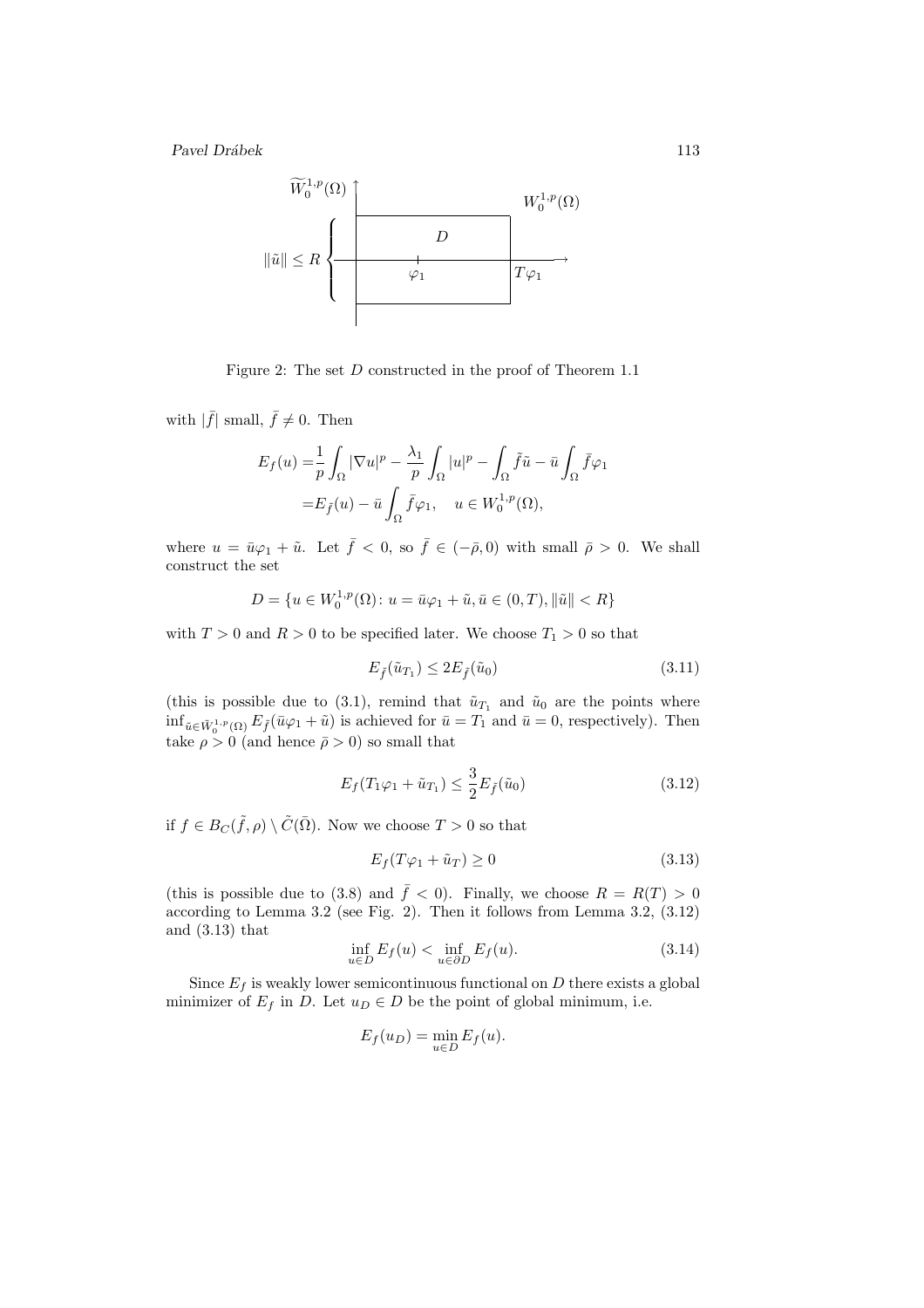Note that  $E_f$  is unbounded from below. This is easy to see, choosing e.g.  $u_n = \bar{u}_n \varphi_1, \bar{u}_n \to -\infty$ , we obtain  $E_f(u_n) \to -\infty$ . So,  $E_f$  has a Mountain Pass Theorem Geometry. Because  $E_f$  satisfies also (PS) condition according to Lemma 2.2, we can apply the results of Rabinowitz [20] to derive the existence of  $u_0 \in W_0^{1,p}(\Omega), u_0 \neq u_D$ , which is also a critical point of  $E_f$ . To summarize, we proved that for  $f \in B_C(\tilde{f}, \rho) \setminus \tilde{C}(\bar{\Omega})$  the functional  $E_f$  has at least two distinct critical points. The case  $\bar{f} > 0$  is similar.

It remains to prove that  $E_{\tilde{f}}$  has at least one critical point. This follows from the argument based on the method of upper and lower solutions. It follows from the previous considerations that there is  $\bar{f} > 0$  small enough such that  $E_{\tilde{f} + \tilde{f}_{\varphi}}$ has critical points  $u_{\pm} \in W_0^{1,p}(\Omega)$ , i.e.

$$
\int_{\Omega} |\nabla u_{\pm}|^{p-2} \nabla u_{\pm} \cdot \nabla v - \lambda_1 \int_{\Omega} |u_{\pm}|^{p-2} u_{\pm} v = \int_{\Omega} \tilde{f}v \pm \int_{\Omega} \bar{f} \varphi_1 v
$$

holds for any  $v \in W_0^{1,p}(\Omega)$ . It follows from Proposition 2.9 that there is a solution  $u \in W_0^{1,p}(\Omega)$  satisfying

$$
\int_{\Omega}|\nabla u|^{p-2}\nabla u\cdot\nabla v-\lambda_{1}\int_{\Omega}|u|^{p-2}uv=\int_{\Omega}\tilde{f}v
$$

for any  $v \in W_0^{1,p}(\Omega)$ . This is equivalent to the fact that u is a critical point of  $E_{\tilde{f}}$ . This completes the proof of Theorem 1.1.

## 4 Proof of Theorem 1.2

We consider the case  $p > 2$  and the energy functional  $E_{\tilde{f}}$  with  $\tilde{f} \in \tilde{C}(\bar{\Omega}), \tilde{f} \neq 0$ . Let us choose a function  $\varphi \in W_0^{1,p}(\Omega), \varphi \geq 0$  in  $\Omega$  and such that

$$
\{x \in \Omega \colon \varphi(x) > 0\} \subset \{x \in \Omega \colon \tilde{f}(x) > 0\}
$$

(note that this is possible because the latter set is an open subset of  $\Omega$ ). Then there exists  $t > 0$  (small enough) such that for  $v = t\varphi$  we have

$$
E_{\tilde{f}}(v) < 0. \tag{4.1}
$$

Making use of Proposition 2.10 the Hölder and Young inequalities we have the following estimate

$$
E_{\tilde{f}}(u) \geq \frac{C}{p} \Big[ |\bar{u}|^{p-2} \int_{\Omega} |\nabla \varphi_1|^{p-2} |\nabla \tilde{u}|^2 + \int_{\Omega} |\nabla \tilde{u}|^p \Big] - \Big( \int_{\Omega} |\tilde{f}|^{p'} \Big)^{1/p'} \Big( \int_{\Omega} |\tilde{u}|^p \Big)^{1/p} \geq \frac{C}{p} \Big[ |\bar{u}|^{p-2} \int_{\Omega} |\nabla \varphi_1|^{p-2} |\nabla \tilde{u}|^2 + \int_{\Omega} |\nabla \tilde{u}|^p \Big] - \frac{C_1^p \varepsilon^p}{p} ||\tilde{u}||^p - \frac{1}{\varepsilon^p p'} ||\tilde{f}||_{L^{p'}}^{p'},
$$

where  $C_1 > 0$  is the constant of the imbedding  $W_0^{1,p}(\Omega) \hookrightarrow L^p(\Omega)$ . Choosing  $C_1^p \varepsilon^p = \frac{C}{2}$  we arrive at

$$
E_{\tilde{f}}(u) \ge \frac{C}{2p} \|\tilde{u}\|^{p} + \frac{C}{p} |\bar{u}|^{p-2} \int_{\Omega} |\nabla \varphi_{1}|^{p-2} |\nabla \tilde{u}|^{2} - \frac{(\frac{2}{C})^{\frac{1}{p-1}} C_{1}^{1-\frac{1}{p}}}{p'} \|\tilde{f}\|_{L^{p'}}^{p'}.\tag{4.2}
$$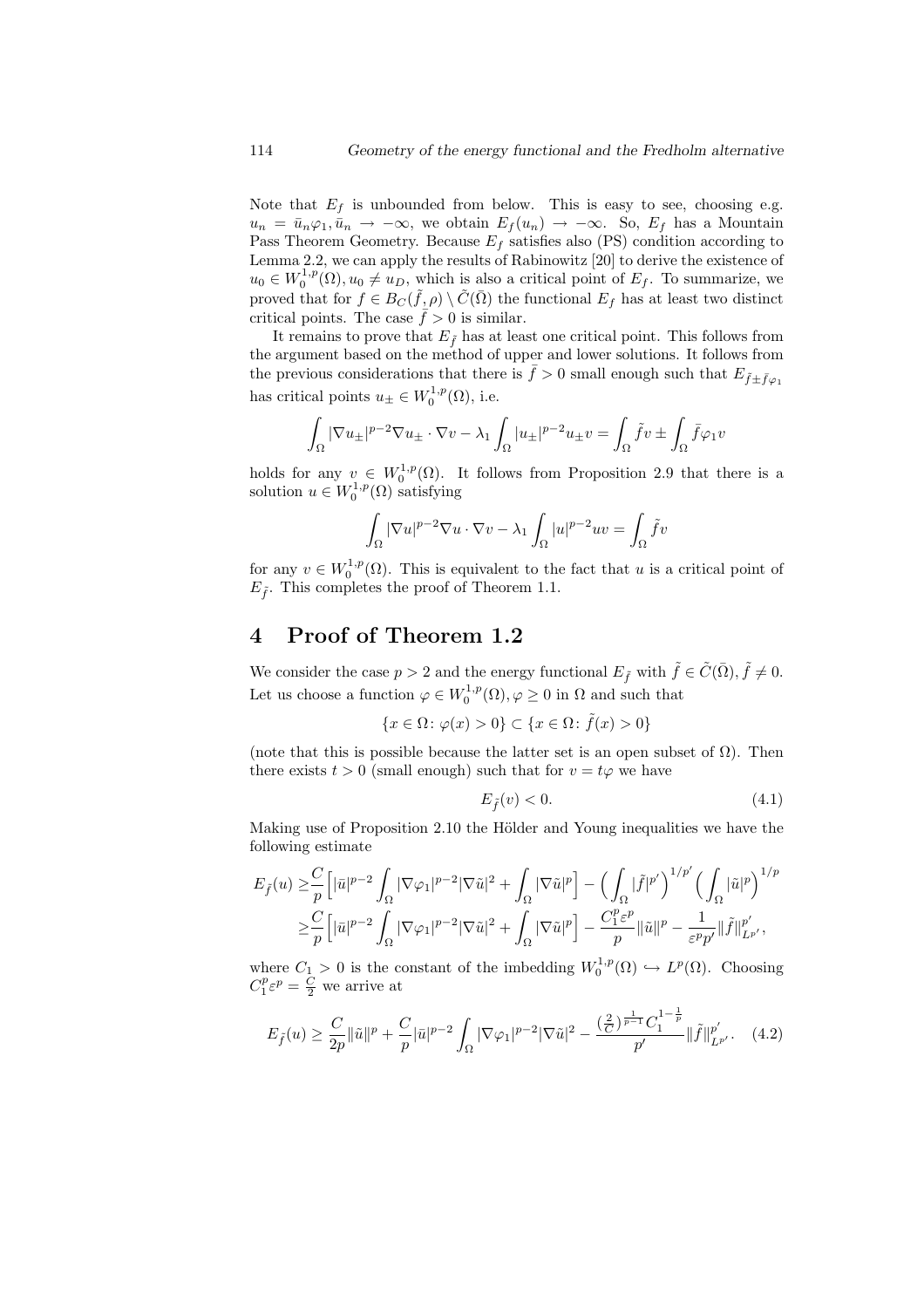It follows from here that there exists  $R = R(\tilde{f}) > 0$  such that for any  $u =$  $\bar{u}\varphi_1 + \tilde{u} \in W_0^{1,p}(\Omega)$  with  $\|\tilde{u}\| = R$  we have

$$
E_{\tilde{f}}(u) > 0.\t\t(4.3)
$$

Let us consider now  $u = \bar{u}\varphi_1 + \tilde{u} \in W_0^{1,p}(\Omega)$  for which

$$
\frac{C}{p} |\bar{u}|^{p-2} \int_{\Omega} |\nabla \varphi_1|^{p-2} |\nabla \tilde{u}|^2 \le C_2 ||\tilde{f}||_{L^{p'}}^{p'} \tag{4.4}
$$

where we denoted  $C_2 = \frac{1}{p'}(\frac{2}{C})^{\frac{1}{p-1}} C_1^{1-\frac{1}{p}}$ . It follows then from the Hölder inequality that  $E_{\tilde{f}}(u) \geq -\|\tilde{f}\|_{L^2} \|\tilde{u}\|_{L^2}$ . If we combine this with (2.1) and (4.4) we get  $\overline{a}$ 

$$
E_{\tilde{f}}(u) \ge -\frac{\tilde{C}p^{1/2}C_2^{1/2} \|\tilde{f}\|_{L^2} \|f\|_{L^{p'}}^{\frac{p'}{2}}}{C^{1/2}|\bar{u}|^{\frac{p-2}{2}}}.
$$
\n(4.5)

Let us define the set

$$
D = \{ u \in W_0^{1,p}(\Omega) \colon u = \bar{u}\varphi_1 + \tilde{u}, \quad \bar{u} \in (-T,T), ||\tilde{u}|| < R \}
$$

with R mentioned above and  $T > 0$  to be fixed later (see Fig. 3). It follows from  $(4.1)$  that

$$
i: \ = \inf_{u \in D} E_{\tilde{f}}(u) < 0
$$

independently of  $T \gg 1$ . It follows from (4.5) that for  $u = \pm T \varphi_1 + \tilde{u}$  satisfying (4.4) we have

$$
E_{\tilde{f}}(u) > i \tag{4.6}
$$

if  $T$  is large enough. On the other hand we have directly from  $(4.2)$  that

$$
E_{\tilde{f}}(u) \ge 0 > i \tag{4.7}
$$

for  $u = \pm T \varphi_1 + \tilde{u}$  which do not satisfy (4.4). Now, if we combine (4.3), (4.6) and  $(4.7)$ , we get

$$
i < \inf_{u \in \partial D} E_{\tilde{f}}(u). \tag{4.8}
$$

Thus  $E_{\tilde{f}}$  has a local minimizer geometry. In particular, it follows also from above considerations that  $E_{\tilde{f}}$  is bounded from below on  $W_0^{1,p}(\Omega)$ . Since  $E_{\tilde{f}}$  is weakly lower semicontinuous functional on the bounded, convex and closed set  $\overline{D}$ , it has to achieve its minimum there. Due to (4.8) the minimizer is an interior point of D and due to the differentiability of  $E_{\tilde{f}}$  it is a critical point at the same time.

Let  $\rho > 0$  and consider  $f \in B_C(\tilde{f}, \rho) \setminus \tilde{C}(\bar{\Omega})$ . Then, as in Section 3, split f as follows:

$$
f(x) = \tilde{f}(x) + \bar{f}\varphi_1(x)
$$

with  $\bar{f} \neq 0$ . Then

$$
E_f(u) = E_{\tilde{f}}(u) - \bar{u} \int_{\Omega} \bar{f} \varphi_1
$$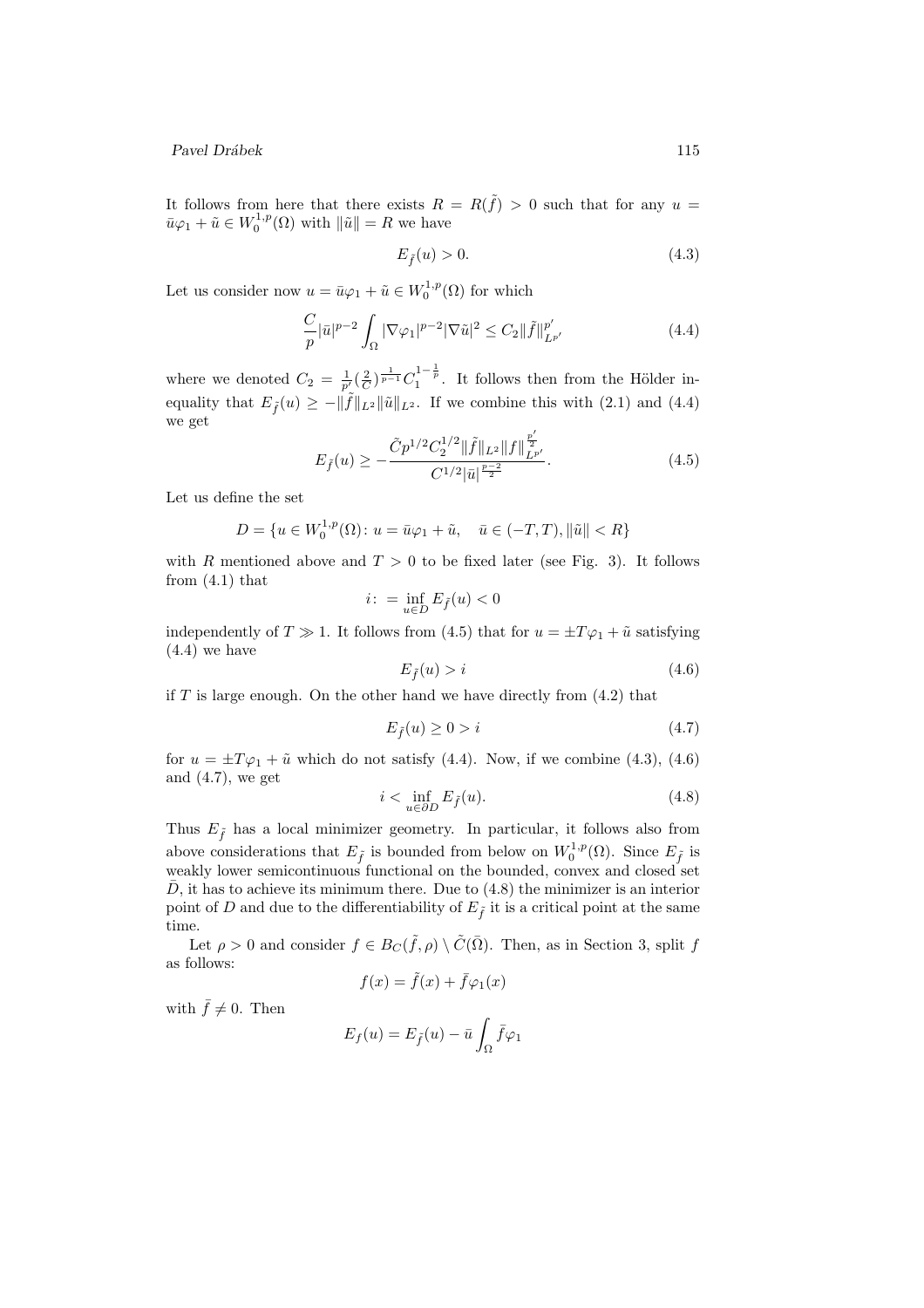

Figure 3: The set D constructed in the proof of Theorem 1.2

and thus  $E_f$  is unbounded from below (we can use the same reasoning as in the previous section). If  $\rho$  is small enough (and so is  $|\bar{f}|$ ) then inequality (4.8) still holds. This means that  $E_f$  has a Mountain Pass Theorem Geometry and we proceed exactly as in the previous section to conclude the existence of at least two distinct critical points of  $E_{\tilde{f}}$ . This completes the proof of Theorem 1.2.

## 5 Proof of Theorem 1.3

Let  $\tilde{f} \in \tilde{C}(\overline{\Omega})$ . Then it follows from Theorems 1.1 and 1.3 that the problem (1.1) has at least one weak solution. It follows from these theorems that for  $\tilde{f} \neq 0$  there exists  $\rho = \rho(\tilde{f}) > 0$  such that (1.1) has at least one solution for any  $f \in B_C(\tilde{f}, \rho)$ . So we shall concentrate to the proof of the second part of Theorem 1.3. To this end we shall split  $f \in C(\overline{\Omega})$  as follows

$$
f(x) = \tilde{f}(x) + \hat{f}.\tag{5.1}
$$

Define

$$
F_- = F_-(\tilde{f}) := \inf \hat{f}, \quad F_+ = F_+(\tilde{f}) := \sup \hat{f},
$$

where the infimum and the supremum are taken over all  $\hat{f}$  for which (1.1) (with  $f(x)$  given above) has a solution. It follows directly from the first part of Theorem 1.3 that  $F_$  < 0 <  $F_+$ . To prove that  $F_+$  are finite we argue by contradiction. Let us suppose that there exist sequences  $\{\hat{f}_n\} \subset \mathbb{R}, \{\hat{u}_n\} \subset$  $C_0^1(\bar{\Omega})$ , such that  $\hat{f}_n \to \infty$  and  $u_n$  is a solution to (1.1) with the right hand side  $f_n(x) = \tilde{f}(x) + \hat{f}_n$ . Dividing the equation in (1.1) by  $\hat{f}_n$ , setting  $v_n: \ = \hat{f}_n^{-\frac{1}{p-1}}u_n$ , and using the compactness of  $\Delta_p^{-1}$ , we find that  $v_n \to v_0$  in  $C_0^1(\bar{\Omega})$  (at least for a subsequence). Moreover,  $v_0$  satisfies

$$
-\Delta_p v_0 - \lambda_1 |v_0|^{p-2} v_0 = 1 \quad \text{in } \Omega,
$$
  

$$
v_0 = 0 \quad \text{on } \partial\Omega.
$$

But this is a contradiction with the nonexistence result proved e.g. in [1, 13]. Hence (1.1) has no solution provided  $\hat{f} \notin [F_-, F_+]$  which proves (i).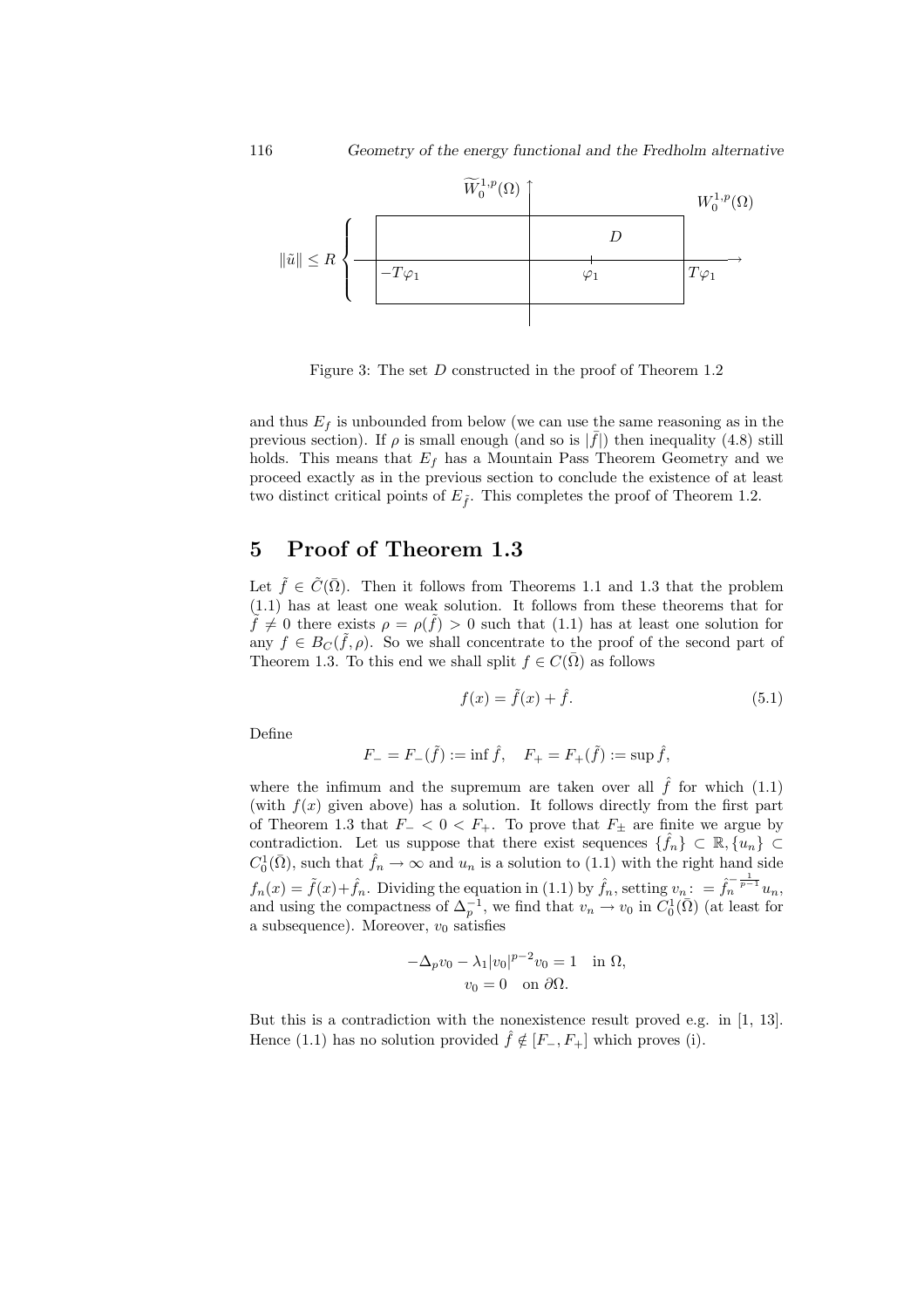It follows directly from Proposition 2.9 that (1.1) is solvable for any  $\hat{f} \in$  $(F_-, F_+)$ . Let now  $\hat{f} = F_-$ . Consider  $\hat{f}_n > F_-, \hat{f}_n \to F_-$  and denote by  $u_n \in C_0^1(\bar{\Omega})$  corresponding solutions of  $(1.1)$  with  $f(x) = \tilde{f}(x) + \hat{f}_n$ . According to Proposition 2.11 the sequence  $\{u_n\}$  is bounded in  $C_0^1(\overline{\Omega})$ . Compactness of  $\Delta_p^{-1}$  implies the existence of a subsequence (denoted again by  $\{u_n\}$ ) for which  $u_n \to u_-$  in  $C_0^1(\bar{\Omega})$  for some  $u_- \in C_0^1(\bar{\Omega})$ . Moreover, similarly as above,  $u_$ satisfies

$$
-\Delta_p u_- - \lambda_1 |u_-|^{p-2} u_- = \tilde{f}(x) + F_- \quad \text{in } \Omega
$$

$$
u_- = 0 \quad \text{on } \partial\Omega
$$

Similarly, we prove that (1.1) is solvable for  $f(x) = \tilde{f}(x) + F_+$ . This proves (iii).

It remains to prove the multiplicity result stated in (ii). We proceed via contradiction. To this end we apply the degree theory combined with Lemmas 2.7, 2.8 and Propositions 2.9 and 2.11. Let us assume that  $\hat{f} \in (0, F_{+})$  (the proof in case  $\hat{f} \in (F_-, 0)$  is similar). Then the problem (1.1) with  $f(x) = \tilde{f}(x) + \tilde{f}(x)$ has a solution u and there exist  $0 < \hat{f}_1 < \hat{f} < \hat{f}_2 < F_+$  such that (1.1) has also solutions  $u_i$  for  $f_i(x) = \tilde{f}(x) + \hat{f}_i$ ,  $i = 1, 2$ . It is straightforward to verify that  $u_1$ and  $u_2$  are lower and upper solutions, respectively, of  $(1.1)$  with the right hand side f. We assume that  $u$  is unique solution of  $(1.1)$  obtained by Proposition 2.9, i.e. it is either  $u_1 \leq u \leq u_2$  in  $\Omega$  or  $u \in \overline{S}$  (with S defined in Lemma 2.8). Assume that the former case occurs,  $u_1, u_2$  are strict, and  $u_1 \prec u_2$ , i.e.  $u \notin \partial M_1$  with  $R = R_0$  large enough (with  $M_1$  defined in Lemma 2.7). Then according to Lemma 2.7, we have that

$$
\deg[I - T_f; \mathcal{M}_1, 0] = 1. \tag{5.2}
$$

Let us choose  $\hat{f}_3 > F_+$ . It follows from above considerations that (1.1) with  $f_3(x) = \tilde{f}(x) + \hat{f}_3$  has no solution. Hence

$$
\deg[I - T_{f_3}; B_{C_0^1}(0, R), 0] = 0 \tag{5.3}
$$

for arbitrary  $R > 0$ . Consider now the family of functions

$$
f_t(x) = \tilde{f}(x) + t\hat{f} + (1 - t)\hat{f}_3, \quad t \in [0, 1].
$$

Then  $K = \{f_t \in C(\overline{\Omega}) : t \in [0,1]\}$  is a compact subset of  $C(\overline{\Omega})$  and

$$
H(t,\cdot) = I - T_{f_t}, \quad t \in [0,1],
$$

is a homotopy of compact perturbations of the identity. It follows from Proposition 2.11 that for  $R = R_1 > R_0$  large enough we have that

$$
\deg[I - T_{f_t}; B_{C_0^1}(0, R_1), 0]
$$

is constant for  $t \in [0, 1]$ . Due to  $(5.3)$  we have also

$$
\deg[I - T_f; B_{C_0^1}(0, R_1), 0] = 0. \tag{5.4}
$$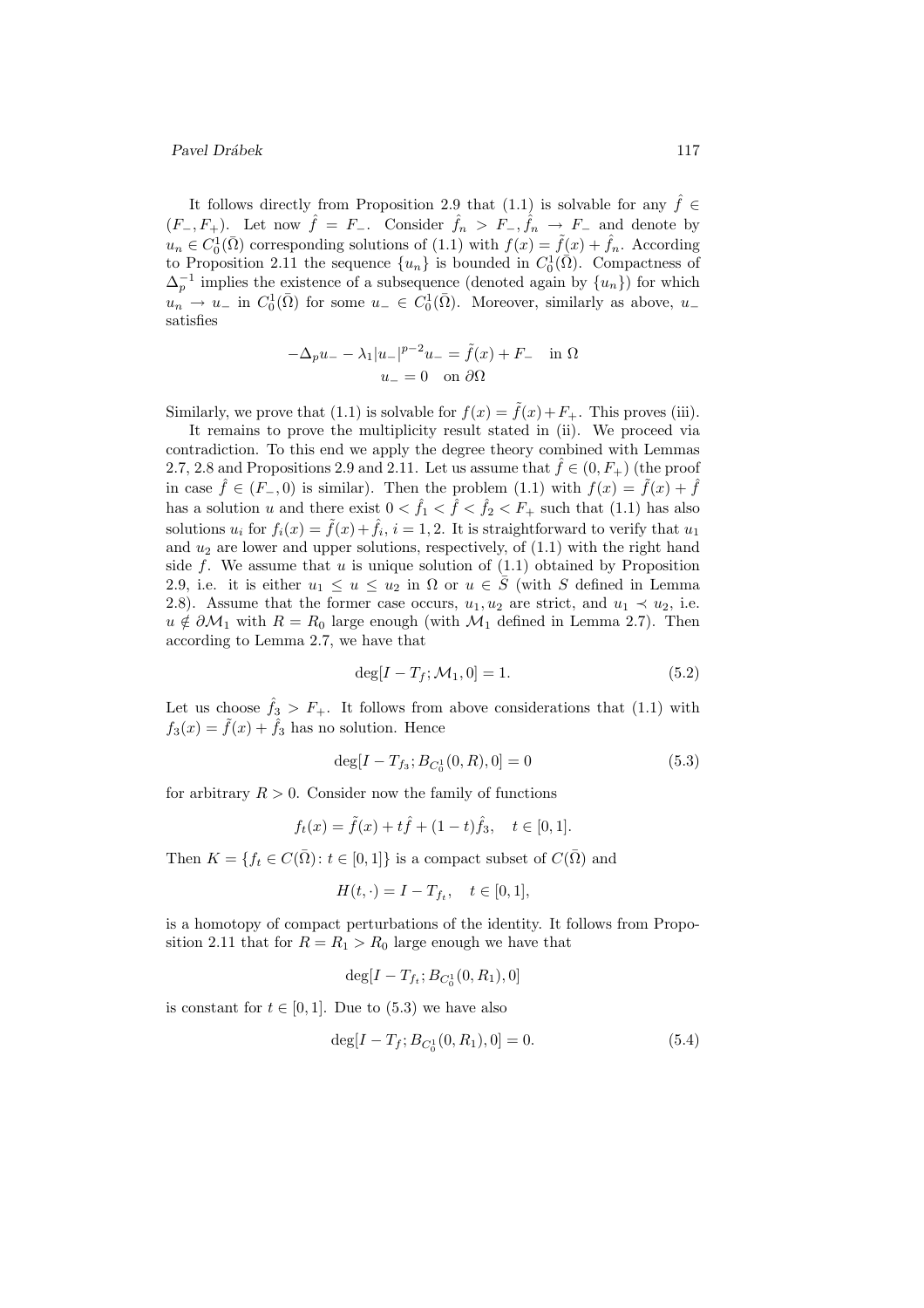Additivity property of the degree and  $(5.2)$ ,  $(5.4)$  imply that there is  $\check{u}$  in  $B_{C_0^1}(0,R_1) \setminus M_1$  which is a solution of (1.1) and evidently  $\check{u} \neq u$  which is a contradiction with uniqueness of u.

The proof follows the same lines if  $u \in \overline{S}$  and  $u \notin \partial M_2$  (with  $M_2$  defined in Lemma 2.8). The only difference consists in substituting (5.2) by

$$
\deg[I - T_f; \mathcal{M}_2, 0] = -1.
$$

Assume, now, that unique solution  $u$  is obtained by means of Lemma 2.7 but  $u \in \partial M_1$ . Since  $R_0$  can be chosen large enough this means that  $u_1 \nless u_2$ or  $u \nless u_2$ . Let us assume  $u_1 \nless u$  (the other case is similar). This means that either there exists  $x_0 \in \Omega$  such that  $u_1(x_0) = u(x_0)$  or there exists  $\check{x}_0 \in \partial \Omega$  such that  $\frac{\partial u_1}{\partial n}(\tilde{x}_0) = \frac{\partial u}{\partial n}(\tilde{x}_0)$ . We choose  $\delta > 0$  small enough (to be specified later) and define  $u_1^{\delta}(x) = u_1(x) - \delta, x \in \Omega$ . Then  $u_1^{\delta} \in C^1(\overline{\Omega})$  and  $u_1^{\delta} \prec u$ . We prove that for  $\delta$  small this new function  $u_1^{\delta}$  is lower solution of (1.1). Indeed, since  $u_1 \in C(\overline{\Omega})$ , there exists a constant  $C = C(||u_1||_C) > 0$  such that for any  $x \in \overline{\Omega}$ ,

$$
||u_1(x) - \delta|^{p-2}(u_1(x) - \delta) - |u_1(x)|^{p-2}u_1(x)| \leq |\delta|^{p-1},
$$

for  $1 < p < 2$ , and

$$
||u_1(x) - \delta|^{p-2}(u_1(x) - \delta) - |u_1(x)|^{p-2}u_1(x)| \le C|\delta|,
$$

for  $p > 2$ . In either case, there exists  $\delta_0 > 0$  such that for all  $0 < \delta < \delta_0$  we have

$$
\int_{\Omega} \left| |u_1^{\delta}(x)|^{p-2} u_1^{\delta}(x) - |u_1(x)|^{p-2} u_1(x) \right| \psi(x) dx \le \frac{\hat{f} - \hat{f}_1}{2\lambda_1} \int_{\Omega} \psi(x) dx \qquad (5.5)
$$

for all  $\psi \geq 0, \psi \in W_0^{1,p}(\Omega)$ . Since  $\nabla u_1^{\delta}(x) = \nabla u_1(x), x \in \Omega$ , it follows from (5.5) that

$$
\int_{\Omega}|\nabla u_1^\delta|^{p-2}\nabla u_1^\delta\cdot \nabla \psi-\lambda_1\int_{\Omega}|u_1^\delta|^{p-2}u_1^\delta \psi\leq \int_{\Omega}\tilde f\psi+\bar f\int_{\Omega}\psi,
$$

for any  $\psi \geq 0, \psi \in W_0^{1,p}(\Omega)$ , i.e.  $u_1^{\delta}$  is a lower solution of (1.1).

Similarly we can define an upper solution  $u_2^{\delta} = u_2 + \delta$  such that  $u \prec u_2^{\delta}$ . We define then a new set  $\mathcal{M}_{1}^{\delta}$  by means of  $u_{1}^{\delta}, u_{2}^{\delta}$ , with  $u_{1}^{\delta} \prec u_{2}^{\delta}$ , and since  $u \notin \partial \mathcal{M}_{1}^{\delta}$ , we proceed as above to get a contradiction with the uniqueness of  $u$ .

Assume, now, that unique solution  $u$  is obtained by means of Lemma 2.8 but  $u \in \partial M_2$ . Since  $R_0$  can be chosen large enough this means that we have two similar possibilities (which can occur simultaneously):

(i) either  $u(x) \ge u_1(x), x \in \Omega$ , and there exists  $x_0^l \in \Omega$  such that  $u(x_0^l) = u_1(x_0^l)$ or there exists  $\check{x}_0^l \in \partial\Omega$  such that  $\frac{\partial u_1}{\partial n}(\check{x}_0^l) = \frac{\partial u}{\partial n}(\check{x}_0^l)$ ,

(ii) either  $u(x) \leq u_2(x)$ ,  $x \in \Omega$ , and there exists  $x_0^s \in \Omega$  such that  $u(x_0^s) = u_2(x_0^s)$ or there exists  $\check{x}_0^s \in \partial \Omega$  such that  $\frac{\partial u_2}{\partial n}(\check{x}_0^s) = \frac{\partial u}{\partial n}(\check{x}_0^s)$ .

Let us assume that the first possibility (i) occurs. Then for  $\delta$  small we define a function  $u_1^{\delta} = u_1 - \delta$ . If the second possibility (ii) occurs then we define  $u_2^{\delta} = u_2 + \delta$ . By the same reason as above,  $u_1^{\delta}$  and  $u_2^{\delta}$  are lower and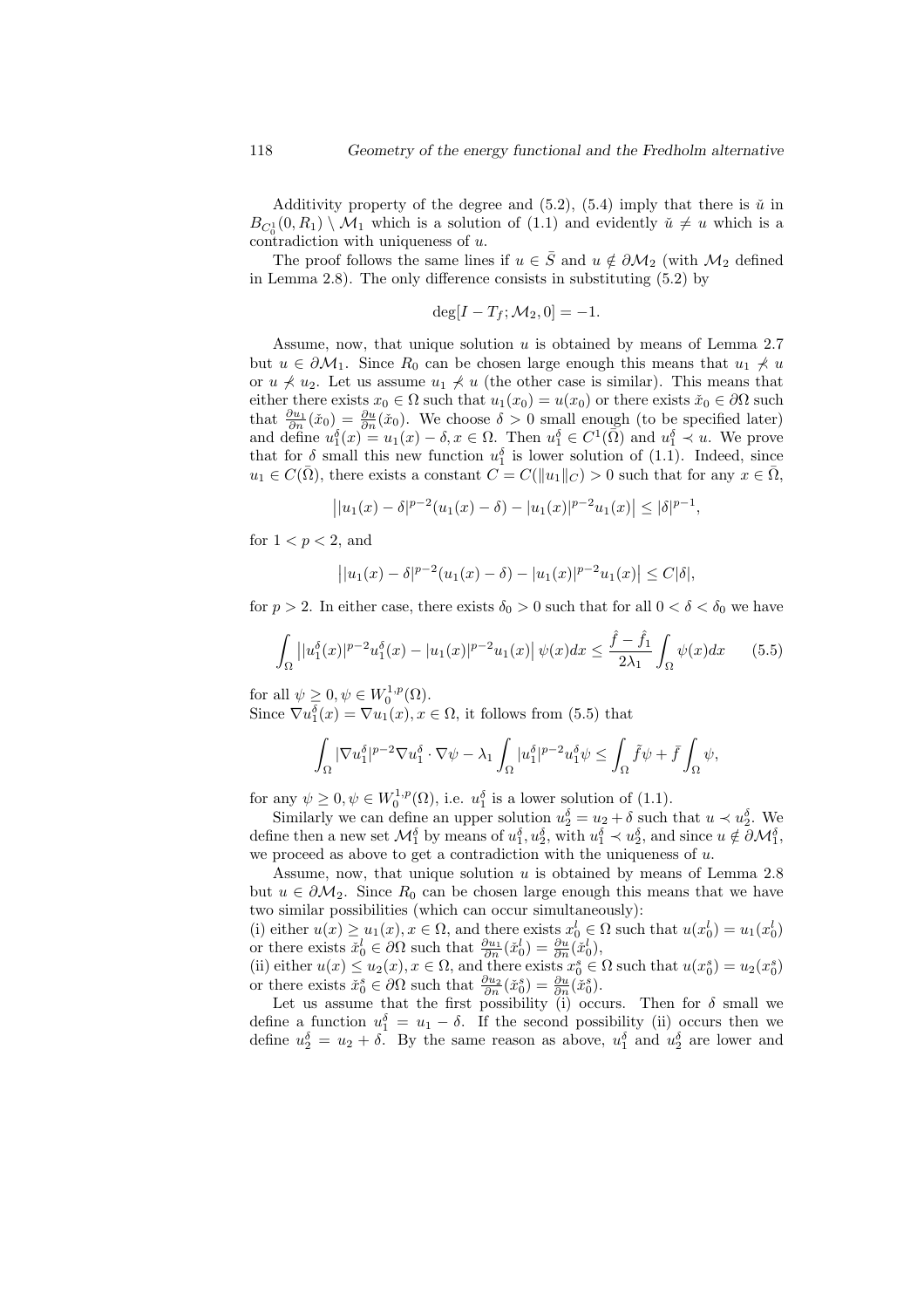upper solutions of (1.1), respectively, and they are still non-ordered if  $\delta$  is small enough. Moreover, for  $\mathcal{M}_{2}^{\delta}$  defined by means of  $u_1^{\delta}, u_2^{\delta}$ , we have that  $u \notin \overline{\mathcal{M}}_{2}^{\delta}$  $\frac{0}{2}$ . By Lemma 2.8 there must be  $\check{u} \in \overline{\mathcal{M}}_2^{\delta}$  which is a solution of (1.1) and  $\check{u} \neq u$ . This contradicts again the uniqueness of u.

The proof of multiplicity result stated in Theorem 1.3 (ii) is thus proved and so the whole proof is finished.

Acknowledgements. This research was partially supported by grant number 201/00/0376 from the Grant Agency of the Czech Republic and Ministry of Education of Czech Republic, number MSM 235200001. The results in this article were presented in September 2001 at the Workshop "Quasilinear Elliptic and Parabolic Equations and Systems" held in C.I.R.M., Luminy, Marseille, France.

## References

- [1] E. Allegretto, Y. X. Huang, A Picone's identity for the p-Laplacian and applications, Nonlinear Anal. 32 (1998), 819–830.
- [2] A. Anane, Etude des valeurs propres et de la résonance pour l'opérateur p-Laplacien, Th´ese de doctorat, U.L.B., 1987–1988.
- [3] P. A. Binding, P. Drábek, Y. X. Huang, On the Fredholm alternative for the p-Laplacian, Proc. Amer. Math. Soc. 125 (1997), 3555–3559.
- [4] C. De Coster, M. Henrard, Existence and localization of solution for second order elliptic BVP in presence of lower and upper solutions without any order, Journal of Diff. Equations 145 (1998), 420–452.
- [5] M. Del Pino, P. Drábek, R. Manásevich, The Fredholm alternative at the first eigenvalue for the one–dimensional p-Laplacian, J. Differential Equations 151 (1999), 386–419.
- [6] E. Di Benedetto,  $C^{1+d}$  local regularity of weak solutions of degenerate elliptic equations, Nonlinear Anal. 7 (8) (1983), 827–850.
- [7] P. Dr´abek, P. Girg, R. Man´asevich, Generic Fredholm alternative for the one dimensional p-Laplacian, Nonlinear Differential Equations and Applications 8 (2001), 285–298.
- [8] P. Drábek, G. Holubová, Fredholm alternative for the  $p$ -Laplacian in higher dimensions, J. Math. Anal. Applications, 263 (2001), 182 - 194.
- [9] P. Drábek, P. Krejčí, P. Takáč, Nonlinear Differential Equations, Chapman & Hall/CRC, Boca Raton 1999.